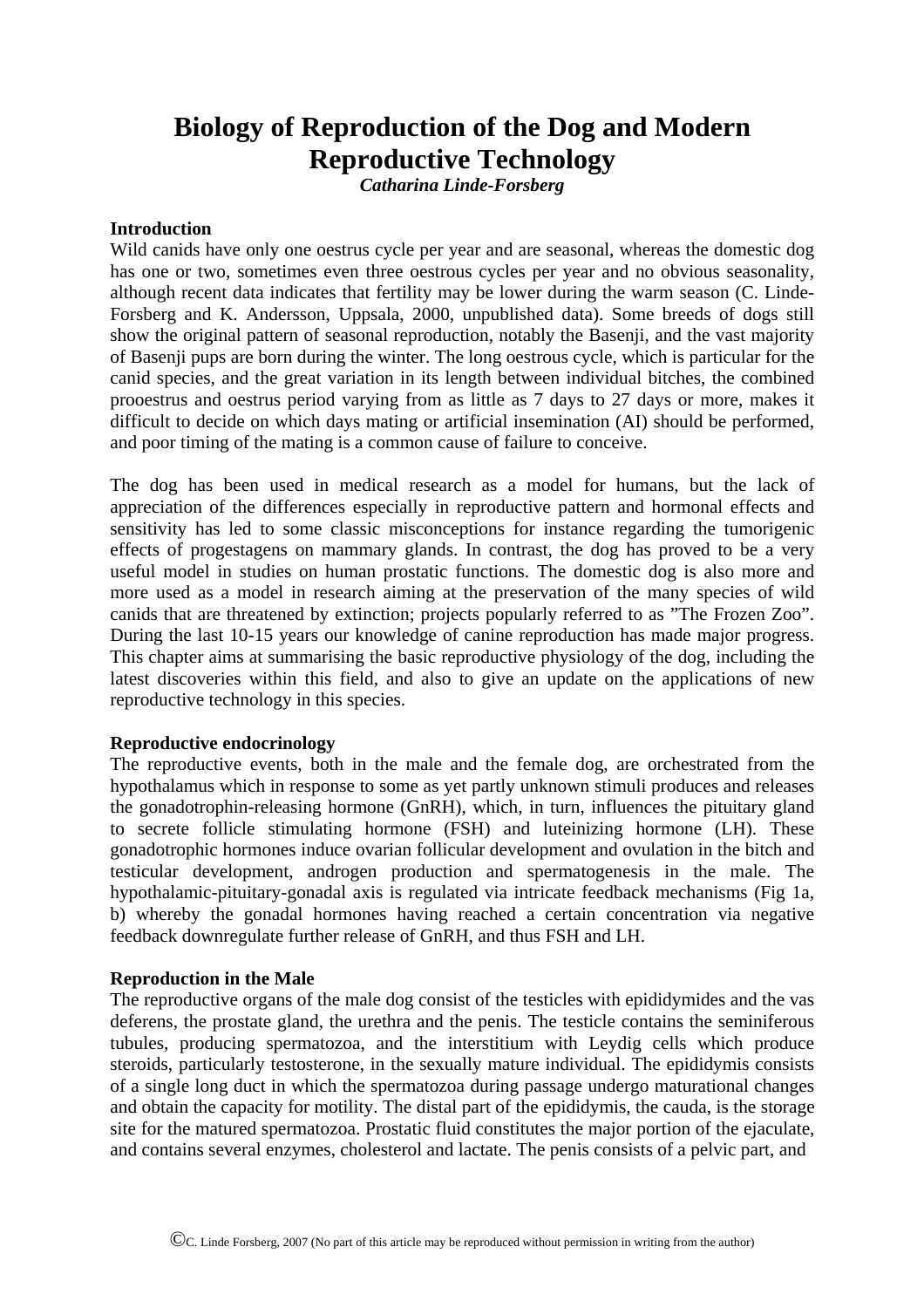

**Fig 1a**. Summary of hypothalamic-pituitary-ovarian interactions during the follicular phase of the cycle.

**Fig 1b.** Summary of hypothalamic-pituitary-testis interactions in the male. (From Johnson and Everitt 1990)



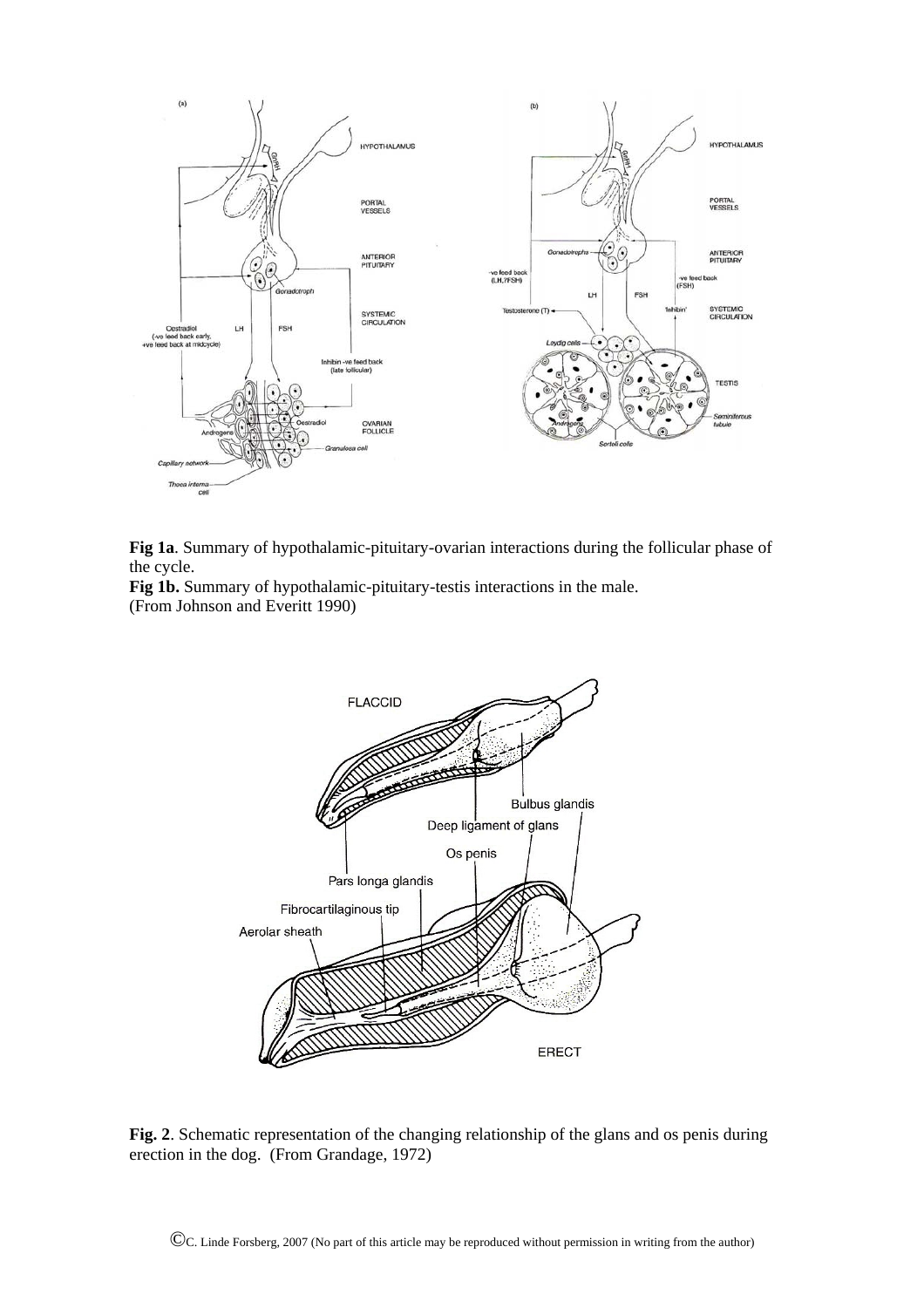the glans penis, which is some 5-15 cm long, depending on the size of the dog. The glans penis has two cavernous parts, the bulbus glandis and the pars longa glandis, which fill with blood during sexual arousal creating an erection (Fig. 2). The dog also has a penile bone, located dorsally of the urethra, which enables coital intromission of the non-erect penis.

## *Testicular descent*

During foetal development the bipotential primordial germ cells migrate to the gonadal ridge, located caudal to the kidneys, where they differentiate into ovaries or testes. In the males a gubernaculum testis, a mesenchymal structure, will develop in the caudal pole of the foetal testis and extend via the inguinal canal towards the scrotum. Structural changes in this gubernaculum are essential in the process of testicular descent, which takes place in two phases. During the first phase the extra-abdominal part of the gubernaculum increases in length and volume and extends past the inguinal canal, dilating this and creating the processus vaginalis, and incorporating the intra-abdominal part. During the second phase the gubernaculum is transformed into a fibrous structure enabling the testis to descend into the scrotum. At the time of birth the testes are located halfway between the kidney and the deep inguinal ring, at day 3-4 after birth they pass through the inguinal canal and they reach their final position in the scrotum at day 35-50 after birth (Baumans, 1982; Johnston *et al*., 1991).

#### *Puberty, sexual maturity, and senescence*

Puberty in the male dog usually occurs at between 6 and 12 months of age (Harrop, 1960). It is thought to depend on size, larger breeds developing slower than smaller breeds, and it is not unusual that males of the giant breeds are 18 months or more before they can be used for breeding. Age at puberty is likely also influenced by genetic as well as environmental factors, such as nutrition. Attainment of puberty in the male dog is not obvious like in the bitch experiencing her first oestrus, but is a rather protracted process involving not only the display of sexual behaviour but also the beginning of sperm production, and maturation during epididymal transit as well as storage of the mature spermatozoa in the tail of the epididymis. The ejaculates from young dogs contain high percentages of abnormal spermatozoa (Taha *et al.*, 1981). Andersen and Wooten (1959) found that male dogs usually become sexually mature 2 to 3 months after they have reached adult body weight. Takeishi *et al*. (1980a) reported that Beagles reached puberty at 6 months, but optimal sperm production was first seen at 15-16 months of age. Little data is available on the effects of ageing on sexual activity in and fertility of the male dog. There is anecdotal data that 14 year-old dogs have sired litters. However, clinical data indicate that it is unusual for male dogs over 11 years to have good fertility, and attempts to freeze semen from dogs over 9 years old often yield disappointing results, even though the dogs may still have good fertility by natural mating (Linde-Forsberg, unpublished data).

#### *Spermatogenesis/spermiogenesis*

The production of spermatozoa is a continuously ongoing process throughout the fertile life of the male dog. The tubuli seminiferi in the testicles are lined by the spermatogonia, and the supporting and nurturing sertoli cells. In the sexually mature dog the spermatogonia undergo a series of mitoses resulting in primary spermatocytes, which in turn divide by meiosis to become haploid round spermatids. The process of differentiation of the round spermatids into spermatozoa is called spermiogenesis. It includes the condensation of the DNA in the nucleus of the spermatid and the formation of the compact sperm head. The acrosome formation takes place and the arrangement of the mitocondria into the sperm mid-piece, as well as the growth of microfilaments into the sperm tail. The duration of the cycle of the seminiferous epithelium is 13.9 days in the dog. During epididymal transit, which takes around 15 days, the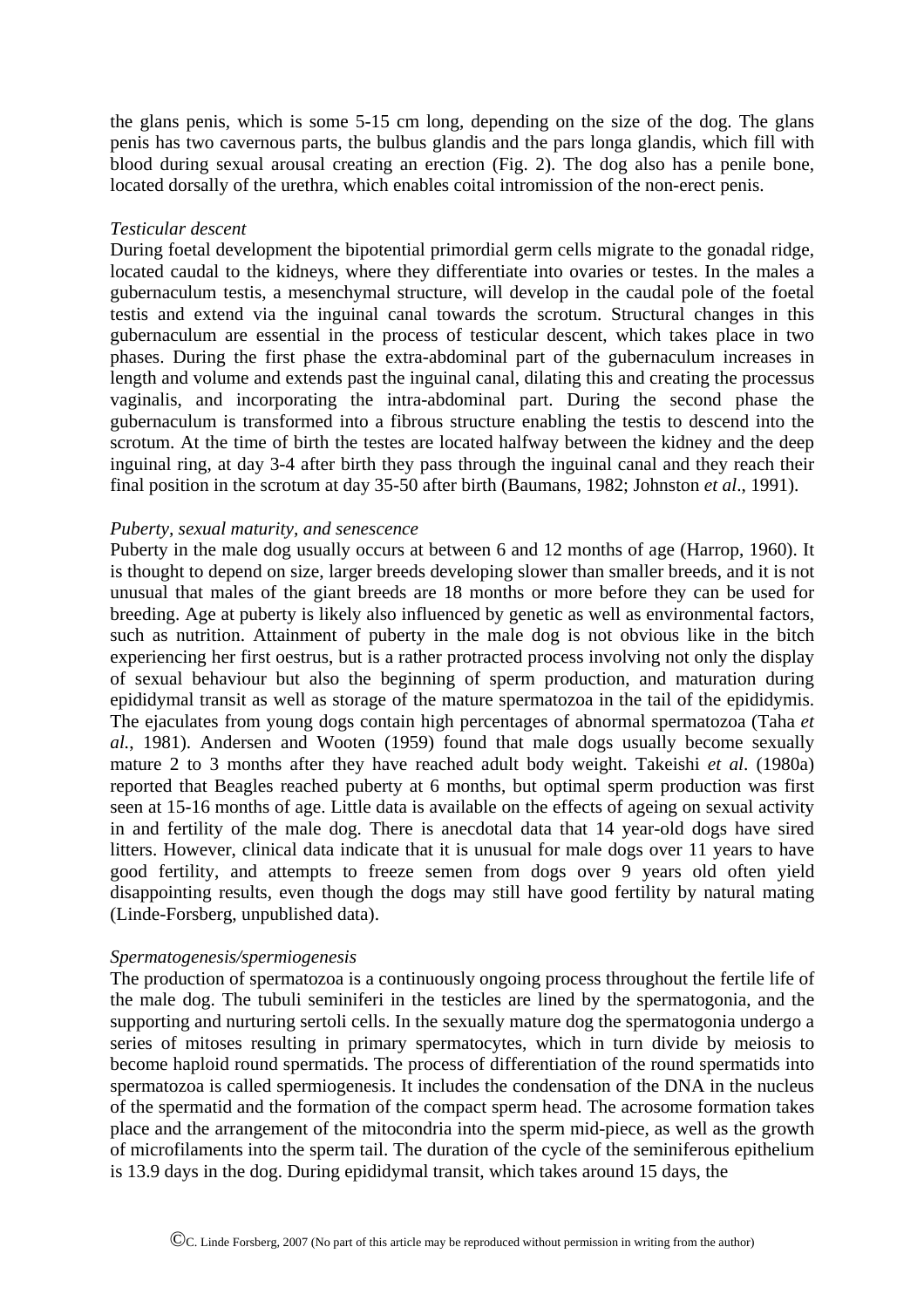

**Fig 3.** The copulatory tie

spermatozoa mature and a residual cytoplasmic droplet moves from a proximal to a distal position along the midpiece, and the spermatozoa acquire capacity for motility. The entire process of spermatogenesis, from spermatogonium to mature spermatozoa, takes 62 days (Davies, 1982; Amann, 1986).

# *Mating*

Surprisingly little research has been done on mating behaviour in the dog (e.g. Beach and LeBoeuf, 1967; Hart, 1967; LeBoeuf, 1967; Beach, 1968; 1969; Fuller and Fox, 1969; Beach and Merari, 1970; Daniels, 1983; Ghosh *et al*., 1984). From these studies it is apparent that most female dogs in oestrus demonstrate clear-cut mating preferences, which tend to persist from one breeding season to the next. Bitches also differe in their degree of attractiveness to the males. The sexual selectivity is influenced by social experience and familiarity, and individuals that are accepted as playing partners are often not the same ones as those accepted for mating. Pups reared from weaning to sexual maturity in isolation show deficient copulatory behaviour. Canids are basically monogamous, which is still the case in many wild canids. This can for instance be seen in the wolf packs, in which in most instances only the alpha-couple mate, and live in a life-long relation. The sexual promiscuity rather than pairbond mating seen among dogs is considered to be a domestication phenomenon (Kretchmer and Fox, 1975).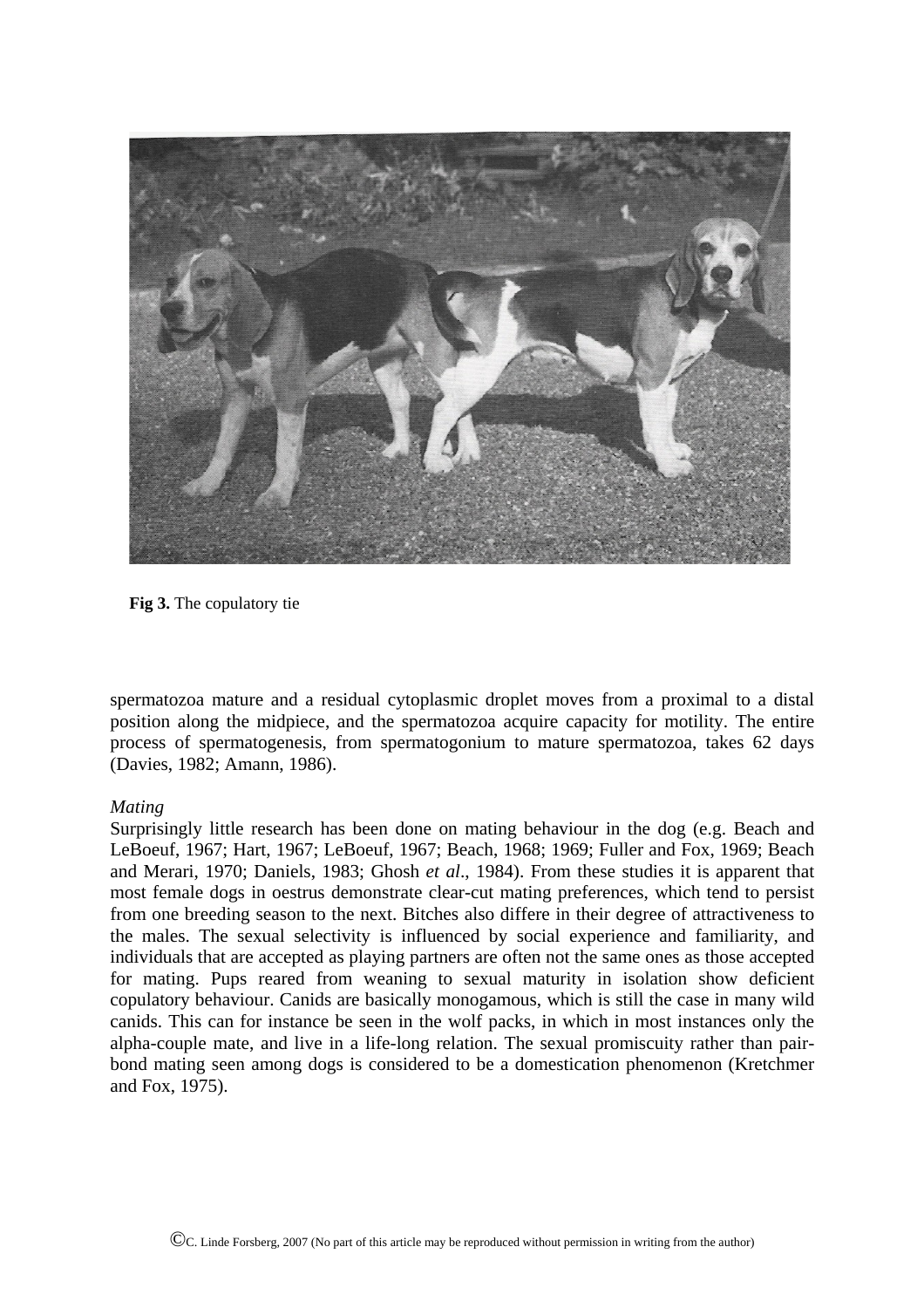The mating procedure in the canid species is different from in all other species studied in that it includes a copulatory tie (Fig. 3), which usually lasts for from 5 to 20 min, and although it may seem quite irrational, this apparently must serve a purpose as it has remained despite apparent drawbacks, such as vulnerability to attacks during the act.

# *The ejaculate*

The dog ejaculates in three distinct fractions. The first fraction is emitted during courting and mounting of the female, and consists of from 0.5 to 7 ml of clear, prostatic fluid. The second, sperm-rich, fraction is emitted after intromission and begins before accomplishment of the copulatory tie and continues for a couple of minutes. The volume is from 0.5 to 3 ml and it contains the major portion of the spermatozoa. Its colour is whitish with an intensity that varies depending on the sperm concentration. The third fraction, again, consists of prostatic fluid. It is emitted during the major part of the tie, and its volume can be up to 30 to 40 ml in the larger breeds. The accomplishment of the tie is not necessary for the attainment of pregnancy, but is considered to increase the chances of conception.

The ejaculate contains between 100 and 5000 x  $10^6$  spermatozoa, depending on the size of the dog. The percentage of abnormal spermatozoa should not exceed 20-40% and motility should be at least 70% (Feldman and Nelson, 1987; Oettlé, 1993). It has been suggested that a higher number of spermatozoa to some extent may compensate for a higher percentage of abnormal spermatozoa (Linde-Forsberg and Forsberg, 1989). Mickelsen *et al*. (1993) also found that in dogs the total number of normal, motile spermatozoa was more important than the percentage.

# *Sperm capacitation and the acrosome reaction*

Spermatozoa must go through a process of capacitation to be able to undergo the acrosome reaction thereby acquiring the capacity to fuse with and fertilize an ovum. The process of capacitation is poorly understood at the molecular level. Capacitated spermatozoa display a hyperactivated pattern of motility, which is characterized mainly by an accentuated curvilinear line velocity and lateral head displacement. Capacitation time varies between species, and has been found to be 3 to 7 hours for dog spermatozoa when studied in different culture media *in vitro* (Mahi and Yanagimachi, 1976; 1978; Tsutsui, 1989; Yamada *et al*., 1992; 1993; Kawakami *et al*., 1993; Guèrin *et al*., 1999). Rota *et al*., (1999) found that the preservation of dog spermatozoa by extending and chilling, or freezing and thawing significantly shortened the time for capacitation-like changes from 4 hours in fresh semen to 2 hours in the preserved samples.

The acrosome reaction is necessary for a spermatozoon to acquire its fertilizing capacity. It is believed to be triggered by an intracellular rise of  $Ca^{2+}$ . During the acrosome reaction the apical and pre-equatorial domains of the sperm plasma membrane fuse with the outer acrosomal membrane (e.g. Wassarman, 1990) leading to a release of the acrosomal contents including hydrolytic enzymes, which are necessary for the spermatozoon to be able to penetrate the zona pellucida of the oocyte and accomplish fertilization.

# *Daily sperm production*

The daily sperm production has been found to be 12 to 17 x  $10^6$  spermatozoa per gram testis parenchyma (Davies, 1982; Olar *et al*., 1983). The volume of the testicular parenchyma, the total number of spermatozoa and the ejaculate volume show a distinct correlation with body weight (Günzel-Apel *et al*., 1994) and daily sperm production, therefore, normally varies with the size of the dog. It is generally considered that mature, healthy dogs can accomplish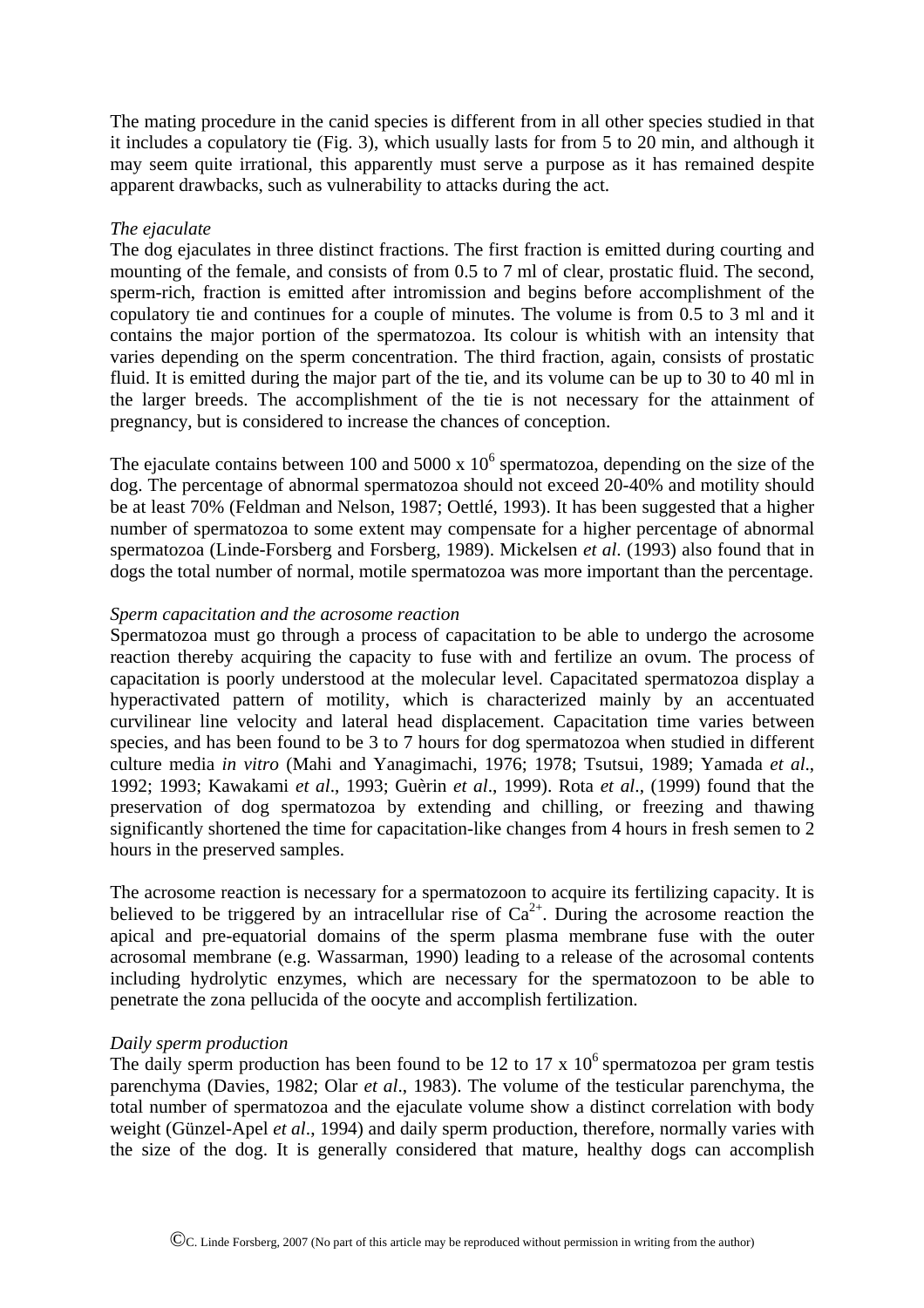matings every second day without a decrease in ejaculate volume or number of spermatozoa (Boucher *et al*., 1958).

## **Reproduction in the Female**

The genital organs of the bitch consist of the two ovaries, which contain the oocytes, and the tubular genital ducts, i.e. the oviducts, the bi-cornuate uterus with a short uterine body, the cervix, the vagina and the vestibulum (Fig. 4). The latter is quite large in this species, to be able to accomodate the bulbus glandis of the male during the copulatory tie. In the female all the oocytes are present already from birth, unlike in the male in which the spermatozoa, are produced by the testicles throughout the dog's fertile life.

#### *Puberty, sexual maturity, and senescence.*

Puberty in the bitch appears, in most breeds, not to depend on day length, an exception being the Basenji which usually cycles only in the autumn. Puberty seems to be related to size and weight, in that it occurs when the bitch has reached around 85% of the adult weight, and, consequently, bitches of the smaller breeds in general have their first oestrus at an earlier age than those of the larger breeds. Under the influence of the sexual hormones the growth plates of the long bones close, and little further growth will take place after this time. Most bitches, thus, reach puberty at between 6 and 15 months of age, but some, especially of the large breeds not until at 18-20 months of age. During the pubertal oestrus circulating hormone levels are often low and fluctuating, causing absence of or incomplete ovulation and the bitch may not show standing oestrus (Chakraborty *et al*., 1980; Wildt *et al*., 1981). Few studies exist describing whelping rates after natural mating, but it appears to be around 85% in German Shepherd, Golden Retriever and Labrador Retriever guide dogs (England and Allen, 1989) and 90% in research colony Beagles (Daurio *et al.*, 1987), although among ordinary dog breeders probably considerably lower because of breed differences in fertility and varying skill among the breeders. Litter size is breed-related, and it increases until 3 years, and decreases after 7 years of age (see Christiansen, 1984). Senescence is considered not to occur in the dog. Bitches cycle and, if mated, may become pregnant all their life, even though their fertility decreases with age. Sometimes the periods between oestrus cycles may increase in the old bitch.

#### *The oestrous cycle*

The oestrus cycle of the bitch is classically divided into four stages: prooesterus, oestrus, metoestrus and anoestrus (Heape, 1900). Some prefer the terminology dioestrus instead of metoestrus for the luteal period. Prooestrus is considered to begin on the day when a vaginal haemorrhage first can be seen from the turgid vulva. Prooestrus lasts on average for 9 days, but can be as short as 3 days or as long as 27 days. The beginning of prooestrus is gradual and a precise first day is often difficult to assess with certainty. The bitch is inviting the male, but is not ready to mate. The vulval turgidity and the haemorrhage subside towards the end of prooestrus. In oestrus, by definition, the bitch allows mating, usually for a period of 9 days, but some only for 2 or 3 days and some for as long as 21 days. In metoestrus the bitch rejects the male again. The progesterone stimulated uterine epithelium desquamates as the progesterone concentration subsides over 2 to 3 months. The endometrial repair process is completed after 4 1/2 to 5 months (corresponding to the human menstruation period). Anoestrus lasts for from 1 to 9 months, depending on if the bitch has 1, 2 or 3 cycles per year. The interval between two oestrus periods is usually around 2 months longer after a pregnant cycle (Linde-Forsberg and Wallén, 1992). Breed differences in cycle length have been described, but are controversial and difficult to discriminate from familial and individual variations (see Willis, 1989).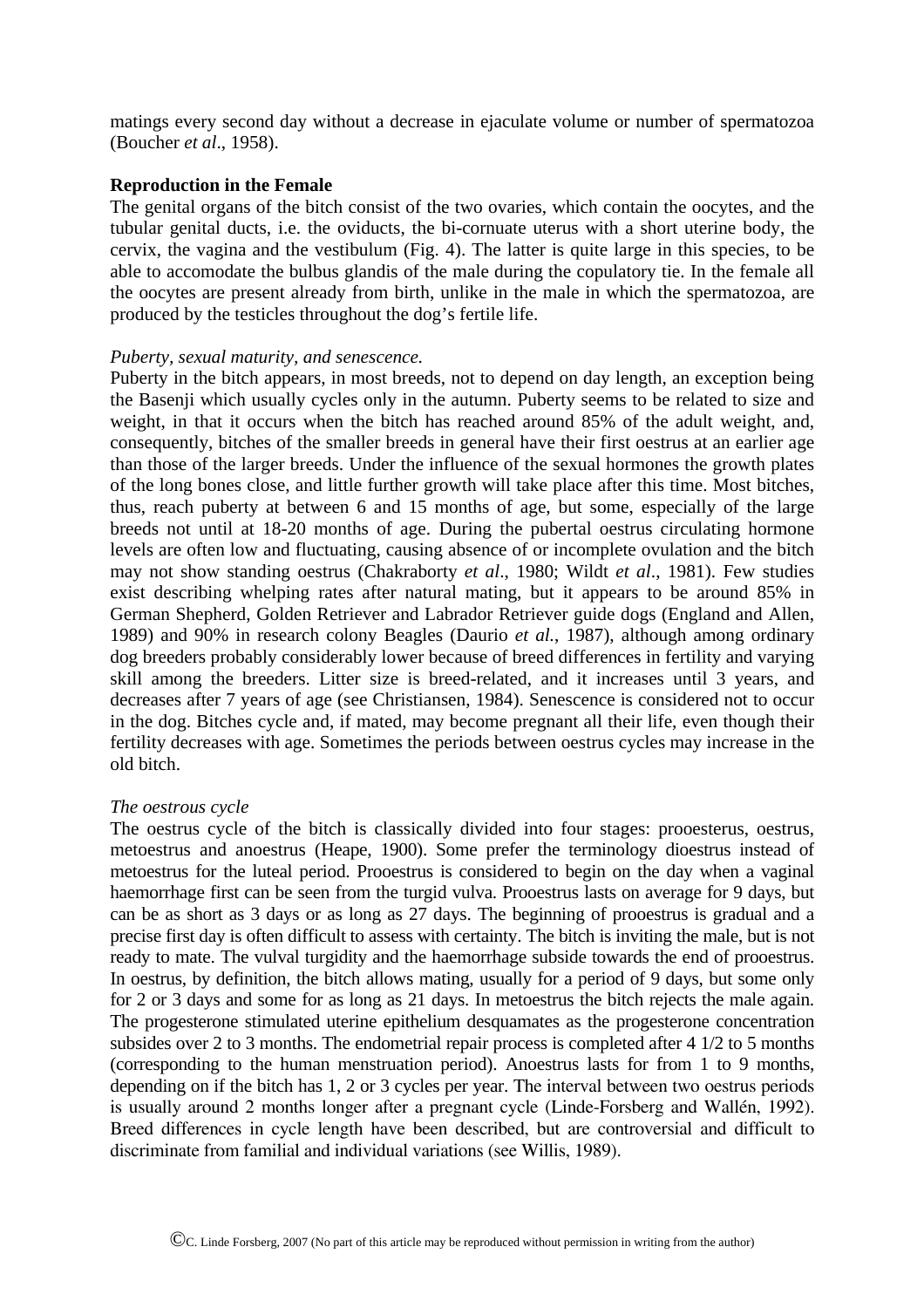

**Fig.4.** The genital organs of the bitch (From Andersen and Simpson, 1973). A. vulva; B.vestibulum; C.cingulum; E. urethral orifice; F. Urethra; G. urinary bladder; J. external os of cervix; K. body of uterus; M. and S. uterine horns; U. oviduct.

The bitch is a spontaneous ovulator, i.e. mating is not necessary for release of LH and subsequent ovulation. With the great individual variation in length of prooestrus, and the uncertainty about which exact day it starts, it is obvious that it is not possible to determine the fertile days of the bitch's cycle accurately if the timing is based on the days from onset of prooestrus. Some bitches may ovulate as early as day 3 to 4, and others as late as day 26 or 27 from the beginning of prooestrus. The only consistent relationship is the time from the LH peak until the onset of ovulation, ovulation in most bitches beginning 24 to 72 hours after the LH peak (Concannon *et al*., 1975; 1977a; Wildt *et al*., 1978; Lindsay and Jeffcoate, 1993). All ova are not released simultaneously, but ovulation may take from 24 to 96 hours. Boyd *et al*. (1993) using ultrasound noticed that the ova were released from one ovary at a time. The whole process took 36 hours. Unlike most other mammals the dog ovulates primary oocytes, that are at the beginning of the first meiotic division, at metaphase I (MI) and the germinal vesicle break down (GVBD) takes place shortly thereafter. *In vivo*, canine oocytes mature in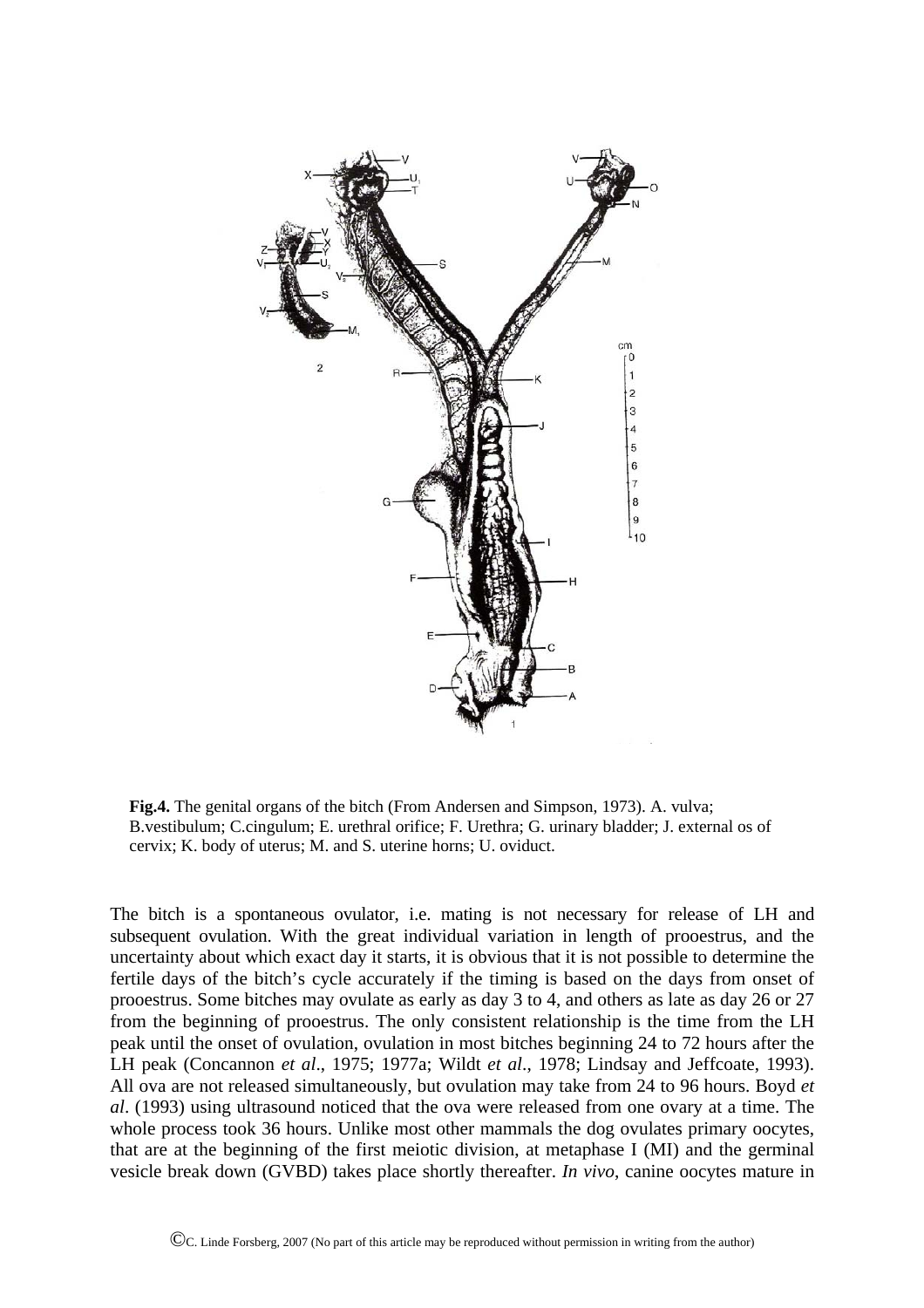the oviducts and there is a multilayered and tight cumulus mass around the oocyte, which is seen to expand as the oocyte matures, a process that takes 2 to 5 days to complete (Holst & Phemister, 1971; Mahi & Yanagimachi, 1976; Tsutsui, 1989; Yamada *et al*., 1992; 1993).The oviductal transit takes 5-10 days (Andersen and Simpson, 1973; Tsutsui, 1989). Fertilization occurs during this passage, in the distal part of the oviduct. Mature canine ova may remain alive and fertilizable for 2 to 4.5 days (Concannon *et al*., 1989; Tsutsui, 1989). Canine spermatozoa can fuse with immature oocytes (Mahi and Yanagimachi, 1976). Recent data indicate that the interval from fertilization to the 8-cell stage is 5 days if the bitch is inseminated before the oocytes have matured and only 3 days when insemination takes place after maturation, whereas 16-cell embryos were observed at day 11 after the LH surge with either early or late insemination (Concannon *et al*., 2000). Thus, apparently, embryonic clevage between 2 and 16 cells occurs more rapidly following fertilization of more mature oocytes. Canine spermatozoa have been reported to survive in the uterus of the female for at least 4 to 6, and in one case 11 days, after a single mating (Doak *et al*., 1967). Theoretically, thus, the bitch could conceive after one mating from about 1 or 2 days before until about 7 or 8 days after the LH peak, a period referred to as "the fertile period". Available data point to that the most fertile days are from 2 to 5 days after ovulation, i.e. from 4 to 7 days after the LH peak when the oocytes have all been released and have matured and are ready to be fertilized, a period referred to as "the fertilization period" (Fig.5).

The most widespread indirect method to study the oestrus cycle of the bitch is by way of vaginal exfoliative cytology. The vaginal epithelial cells respond to the rising oestradiol levels during prooestrus in a regular manner. The cell layers of the vaginal mucous membrane increase from 2-3 to 20-30 during oestradiol stimulation. The cells change during prooestrus from small parabasals, with a high nucleus to cytoplasm ratio, over the larger intermediary cells, which still have a large nucleus, to the fully cornified superficial cells, which usually are irregular in shape and sometimes have folded borders and contain either a small pycnotic nucleus or are anuclear. The vaginal epithelial cells respond to the increase in oestradiol in peripheral plasma with a lagtime of 3-6 days (Linde and Karlsson, 1984). Maximal cornification can in some bitches be seen for up to 14 days, appearing during late prooestrus or early oestrus and remaining unchanged during the period of the abrupt fall in oestradiol and rise in progesterone preceding ovulation, and throughout oestrus. In metoestrus there is a quick shift from merely superficial cells to intermediary cells and parabasals. Very characteristic for metoestrus is the appearance of a large number of polymorphonuclear leucocytes. Because the changes of the vaginal cells are caused by oestradiol, while no effect has been reported to be caused by the rise in progesterone following ovulation, it cannot with this method be decided whether, or when, the bitch actually ovulates. Vaginal cytology, thus, is not an exact enough method for timing of the bitch for artificial insemination. The technique is, however, useful in that a smear will show whether the bitch is still in prooestrus or already in metoestrus.

Measurements of peripheral plasma LH levels may be the most exact method to predict ovulation in the bitch. LH assays are available, but because the LH peak only lasts for 1-2 days in the bitch, blood samples would have to be taken daily or every second day during prooestrus, which makes the method impractical, and expensive. The method that best combines the practical and economical aspects with the requirement of exactness is measurement of the peripheral plasma progesterone concentration. The level of progesterone is basal  $\leq 0.5$  nmol $\alpha$ until the end of prooestrus, when the follicles change from producing oestradiol to producing progesterone shortly before the LH-peak. The bitch is unique with this long preovulatory progesterone production. When the LH peaks the progesterone level usually is between 6 and 9 nmol/l. Ovulation occurs 1 to 2 days later at a progesterone level of between 12 and 24 nmol/l.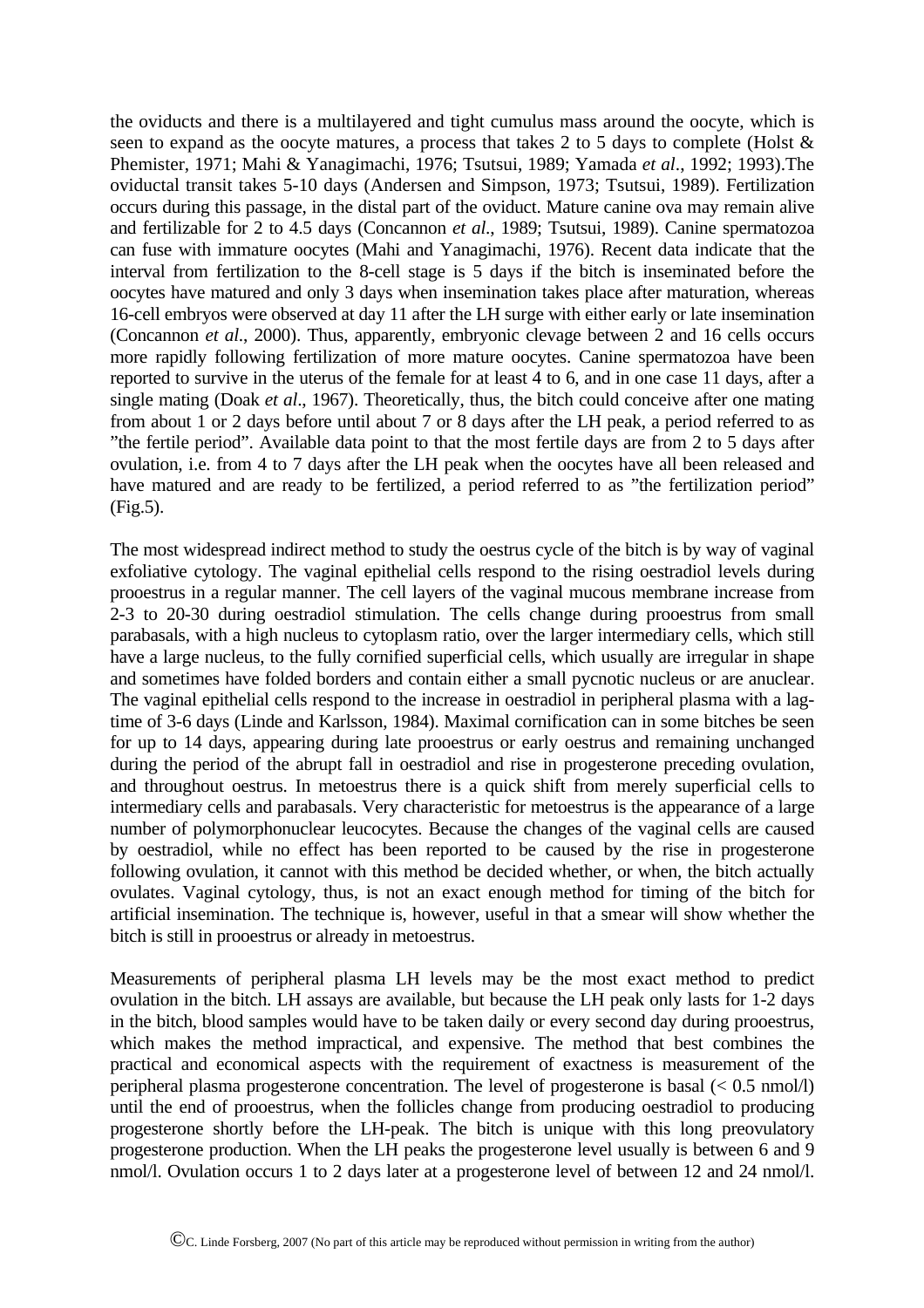Progesterone then rapidly rises to a maximum of around 150 nmol/l in about a weeks time, then to slowly decrease during the ensuing 2 to 3 months. Because canine ova are released as primary oocytes and need 2 to 5 days to mature, optimal time for mating or AI would be 2 to 5 days after ovulation, during the fertilization period, when the progesterone level is between 30 and 80 nmol/l. It should, however, be remembered that plasma levels of progesterone fluctuate considerably during the day, with up to 20-40%, but not in a regular diurnal fashion (Linde-Forsberg, 1994). Thus, even though the values obtained by a validated RIA or EIA assay are very exact, they should be interpreted with this daily variation in mind.



**Fig. 5.** Schematic representation of the changes in blood concentrations of progesterone, oestrogen and luteinizing hormone (LH) in relation to ovulation, and the fertile and fertilization periods of. The bitch (From England and Pacey, 1998)

#### *Sperm transport within the female genitalia, and fertilization*

The male dog deposits the spermatozoa in the bitch's cranial vagina, but because of the copulatory tie and the large volume of the third fraction of the ejaculate the spermatozoa are forced through the cervical canal into the uterine lumen and further through the uterotubal junction into the oviducts where ultimately fertilization takes place. Of the several hundred million spermatozoa that are deposited at mating maybe only a thousand will finally reach the oviducts. Active contractions of the vagina and uterus partake in this transport and spermatozoa are found in the oviducts only minutes after being deposited in the bitch's genital tract (Tsutsui *et al.*, 1988). The main sperm storage site in the bitch is considered to be the crypts of the uterine glands (Doak *et al*., 1967; England and Pacey, 1998). Temporary attachment of the spermatozoa to the oviductal epithelium is thought to be an integral part in the capacitation process, ensuring the slow release over time of a sufficient population of spermatozoa during the long fertilization period of the bitch (England and Pacey, 1998). When the spermatozoon has succeeded first to attach to and then penetrate through the zona pellucida of the ovum into the perivitelline space, it elicits a zona-blockage that prevents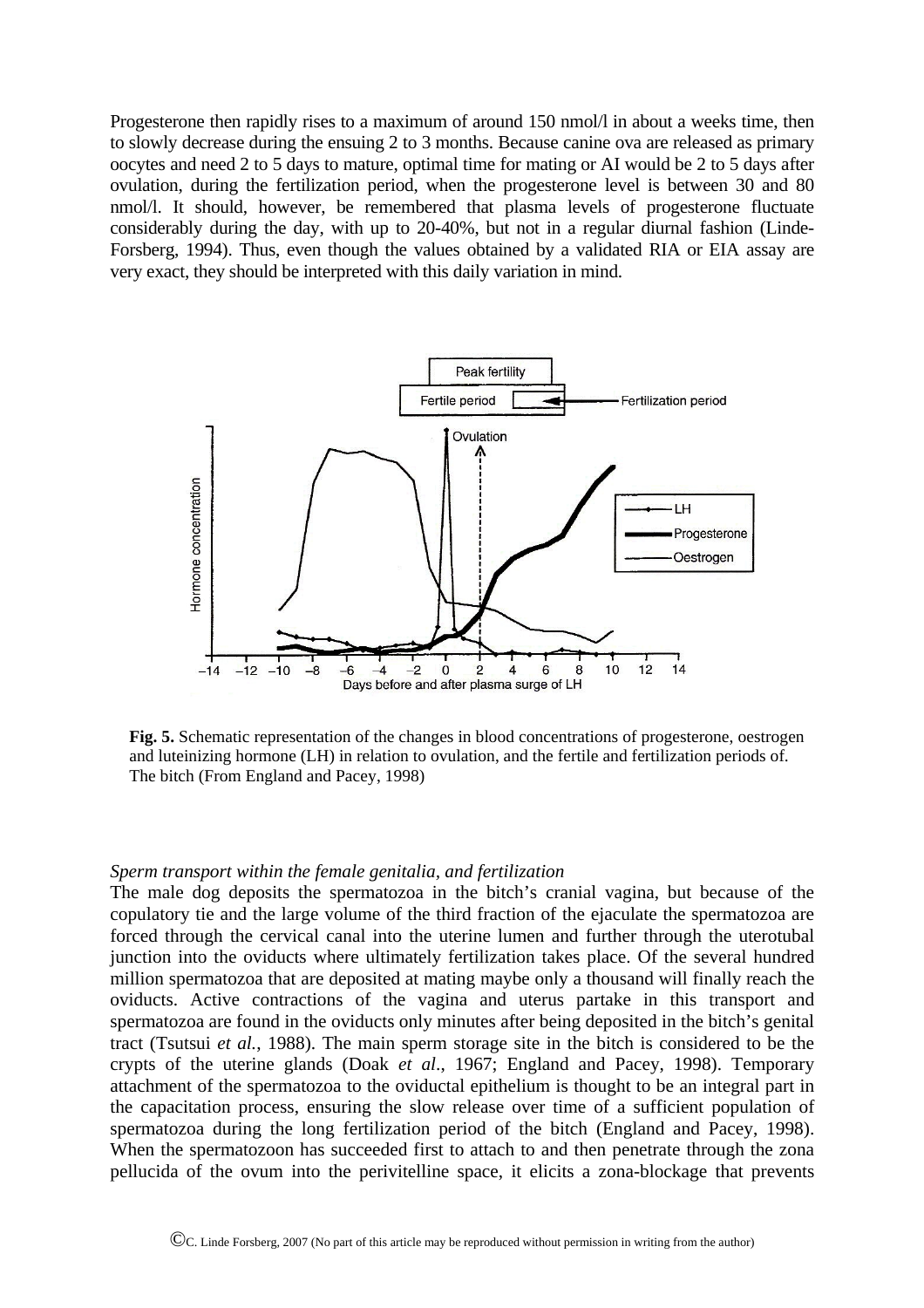polyspermy, and the equatorial segment of the sperm head binds to the plasma membrane of the oocyte and the two cells fuse.

## *Pseudopregnancy*

As much as 40% of non-pregnant bitches experience a condition during the luteal phase called pseudopregnancy, a syndrome which to varying degrees mimicks the signs of pregnancy, including behavioural changes and/or mammary gland enlargement and milk production. Pseudopregnancy is believed to have been an evolutionary advantage in the wild dog, because it made it possible for other females in the group to produce milk and take over the nursing of the pups if something should happen to the mother. The cause of pseudopregnancy is considered to involve increased prolactin secretion and/or increased sensitivity of various tissues including the mammary gland to prolactin. Prolactin is necessary for luteal function during pregnancy in the dog, but is also secreted during non-pregnant luteal periods, although to a lesser degree. It can be seen to rise in response to an abrupt decline in progesterone. Prolactin concentrations in clinical cases of pseudopregnancy have not been adequately studied, but it was recently found that an important rise in prolactin levels was the only difference between animals developing pseudopregnancy and those that did not (Gobello *et al.*, 2000).

# *Pregnancy and Parturition*

Pregnancy in the dog is dependent on the ovaries for progesterone production during the entire 9-weeks period (Sokolowski, 1971). The major luteotrophic hormones in the bitch are LH and prolactin (Concannon *et al*., 1989). There is no apparent difference in progesterone level during non-pregnant and pregnant cycles. A haemodilution occurs from around day 25, progressing throughout pregnancy causing a normochromic and normocytic anaemia and haematocrit values as low as from 29 to 35% (Concannon *et al*., 1977b).

Apparent gestation length in the bitch averages 63 days, with a variation of from 56 to 72 days if calculated from the day of the first mating to parturition. This surprisingly large variation in the comparatively short canine pregnancy is due to the long behavioural oestrus period of the bitch. Actual gestation length determined endocrinologically is much more constant, parturition occurring  $65\pm1$  day from the preovulatory LH peak, ie.  $63\pm1$  day from the day of ovulation. Gestation length in the dog has been reported to be shorter for larger litter sizes, but this remains equivocal. Breed differences in gestation length, although not well documented, have been postulated (Okkens *et al*., 1993) and Okkens *et al*. (2000) studying 113 bitches from 6 breeds found a mean gestation length for West Highland White Terriers of  $62.8 \pm 1.2$  days, which was significantly longer than in German Shepherds with 60.4  $\pm$  1.7 days, Labrador Retrievers with 60.9  $\pm$  1.5 days and Dobermanns with 61.4  $\pm$  1.0 days. They also found a negative correlation between mean length of gestation and litter size and concluded that breed was the main factor influencing the length of gestation and that this might be ascribed to breed-related differences in litter size. In contrast, Linde-Forsberg *et al*. (1999) studying fertility data from 327 frozen-semen AIs found no influence of either breed or litter size on gestation length.

The litter size in dogs varies with breed, or size, ranging from as few as one pup in the miniature breeds to more than 15 in some of the giant breeds. It is smaller in the young bitch, increases up to 3 to 4 years of age; to decrease again as the bitch gets older. A litter size of only 1 or 2 pups predisposes to dystocia because of insufficient uterine stimulation and large pup size, "the single-pup syndrome" (Darvelid and Linde-Forsberg, 1994). This can be seen in dog breeds of all sizes. Breeders of the miniature breeds tend to accept small litters, but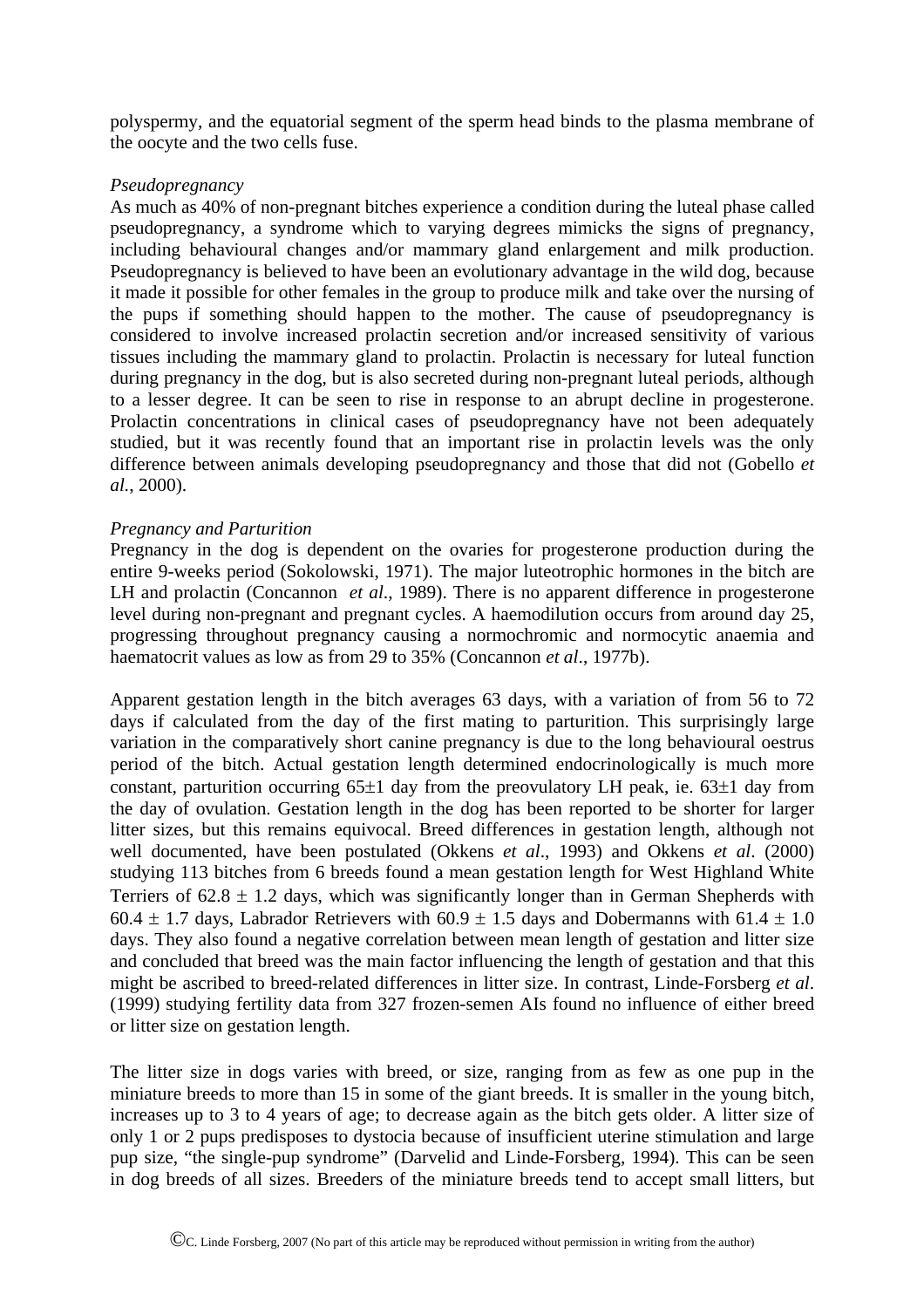should be encouraged to breed for litter sizes of at least 3 to 4 pups to avoid these complications.

Based on a number of surveys puppy losses up to weaning age appear to range between 10 and 30% and averages around 12 % in the dog (Linde-Forsberg and Forsberg, 1989; 1993). More than 65% of puppy mortality occurs at parturition and during the first week of life; few puppies die after 3 weeks of age. The possible genetic background of fetal and neonatal deaths has not been investigated in the dog.

Stress produced by the reduction of the nutritional supply by the placenta to the foetus stimulates the foetal hypothalamic-pituitary-adrenal axis; this results in the release of adrenocorticosteroid hormone and is thought to be the trigger for parturition. An increase in foetal and maternal cortisol is believed to stimulate the release of prostaglandin  $F_{2\alpha}$ , which is luteolytic, from the foeto-placental tissue, resulting in a decline in plasma progesterone concentration. Increased levels of cortisol and of prostaglandin  $F_{2\alpha}$ -metabolite have been measured in the prepartum bitch (see Concannon, 1998). Withdrawal of the progesterone blockade of pregnancy is a prerequisite for the normal course of canine parturition; bitches given long acting progesterone during pregnancy fail to deliver. In correlation with the gradual decrease in plasma progesterone concentration during the last 7 days before whelping there is a progressive qualitative change in uterine electrical activity, and a significant increase in uterine activity occurs during the last 24 hours before parturition with the final fall in plasma progesterone concentration. In the dog oestrogens have not been seen to increase before parturition as they do in many other species. Oestrogens sensitise the myometrium to oxytocin, which in turn initiates strong contractions in the uterus when not under the influence of progesterone. Sensory receptors within the cervix and vagina are stimulated by the distension created by the foetus and the fluid-filled foetal membranes. This afferent stimulation is conveyed to the hypothalamus and results in release of oxytocin. Afferents also participate in a spinal reflex arch with efferent stimulation of the abdominal musculature to produce abdominal straining. Relaxin, which is pregnancy specific, causes the pelvic soft tissues and genital tract to relax which facilitates foetal passage. In the pregnant bitch the placenta produces this hormone, and it rises gradually over the last 2/3 of pregnancy. Prolactin, the hormone responsible for lactation, begins to increase 3 to 4 weeks following ovulation and surges dramatically with the abrupt decline in serum progesterone just before parturition.

The final abrubt decrease in progesterone concentration 8 to 24 hours before parturition causes a drop in rectal temperature. This drop in rectal temperature is individual but also to a certain extent seems to depend on body size. Thus, in miniature-breed bitches it can fall to 35°C, in medium-sized bitches to around 36°C, whereas it seldom falls below 37°C in bitches of the giant breeds (Linde-Forsberg and Eneroth, 1998). This difference is probably an effect of the surface area/body volume ratio. Several days before parturition the bitch may become restless, she seeks seclusion or is excessively attentive, and may refuse all food. The bitch may show nesting behaviour 12 to 24 hours before parturition concomitant with the increasing frequency and force of uterine contractions and shivering attempting to increase the body temperature.

In primiparous bitches, lactation may be established less than 24 hours before parturition, while after several pregnancies, colostrum can be detected as early as 1 week prepartum. Parturition is divided into three stages, with the last two stages being repeated for each puppy delivered: The duration of the first stage is normally between 6 and 12 hours. Vaginal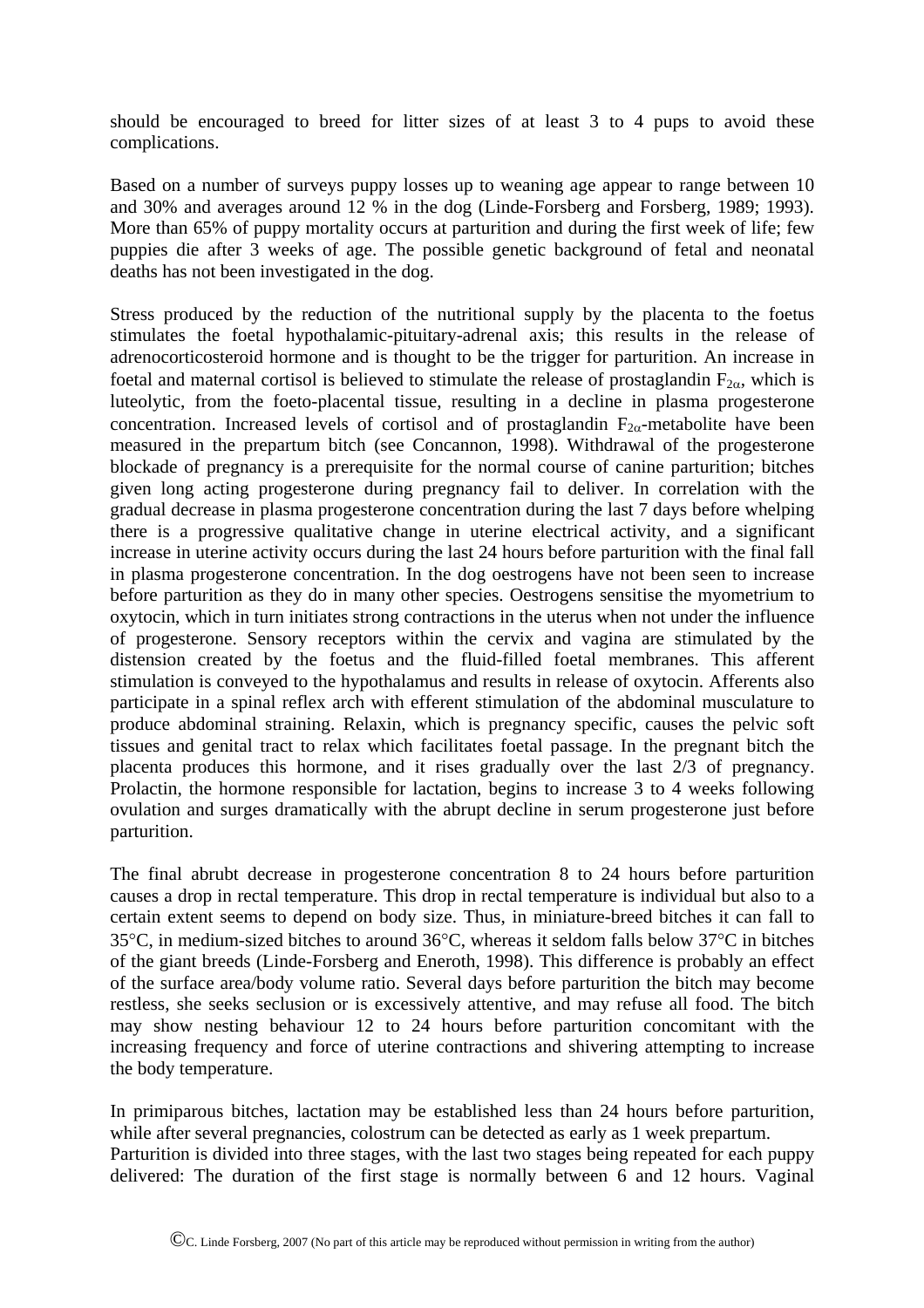relaxation and dilation of the cervix occur during this stage. Intermittent uterine contractions, with no signs of abdominal straining, are present. The bitch appears uncomfortable, and the restless behaviour becomes more intense. Panting, tearing up and rearranging of bedding, shivering and occasional vomiting may be seen. The unapparent uterine contractions increase both in frequency and intensity towards the end of the first stage. During pregnancy the orientation of the foetuses within the uterus is 50% heading caudally and 50% cranially, but this changes during first stage labour as the foetus rotates on its long axis extending its head, neck and limbs to attain normal birth position, resulting in 60% of pups being born in anterior and 40% in posterior presentation (van der Weyden *et al*., 1981; 1989).

The duration of the second stage is usually 3 to 12 hours, in rare cases up to 24 hours. At the onset of second stage labour the rectal temperature rises and quickly returns to normal or slightly above normal. The first foetus engages in the pelvic inlet, and the subsequent intense, expulsive uterine contractions are accompanied by abdominal straining. On entering the birth canal the allantochorionic membrane may rupture and a discharge of some clear fluid may be noted. Covered by the amniotic membrane the first foetus is usually delivered within 4 hours after onset of second stage labour in the dog. In normal labour the bitch may show weak and infrequent straining for up to 2 and at the most 4 hours before giving birth to the first foetus. If the bitch is showing strong, frequent straining without producing a pup this indicates the presence of some obstruction and she should not be left for more than 20 to 30 minutes before seeking veterinary advice.

The third stage of parturition, expulsion of the placenta and shortening of the uterine horns, usually follows within 15 minutes of the delivery of each foetus. Two or three foetuses may, however, be born before the passage of their placentas occurs. Lochia, ie. the post partum discharge of foetal fluids and placental remains, will be seen for up to three weeks or more, being most profuse during the first week. Uterine involution is normally completed after 12 to 15 weeks in the bitch (Al-Bassam *et al*., 1981).

The total incidence of canine difficult births, dystocia, has not been reported, but probably averages below 5% in most breeds. In some breeds, however, it approaches 100%. Many of the achondroplasic breeds have whelping problems, like the Bulldog breeds, and Boston Terriers and Scottish Terriers. In French Bulldoggs 43% of bitches needed caesarean section (Linde-Forsberg, unpublished data). Uterine inertia is the most common cause for dystocia (Darvelid and Linde-Forsberg, 1994), and some breeds seem to be more prone to develop this disorder, for instance the Boxer with more than 15% dystocia, and the smooth Dachshund with around 10% of bitches needing veterinary assistance at whelping (Linde-Forsberg, unpublished data). In the Boston terrier and Scottish terrier breeds there is also a significant flattening and narrowing of the pelvis (Eneroth *et al*., 1999) causing obstructive dystocia. There is a strong tendency in Boston terriers for a hereditary influence on pelvic shape from both the mother and the father (Eneroth *et al*., 2000).

# **Assisted Reproductive Technologies**

The first scientific publication on the use of reproductive biotechnology in a mammal is by Abbé Lazzarro Spallanzani in 1784, in which he describes how he performed artificial insemination of a bitch. Despite this promising start little further happened within this field in the dog until some 170 years later. However, the number of studies on fresh, chilled and frozen-thawed dog semen, although initially greatly lagging behind in comparison to the interest shown in the preservation of semen from farm animals, is nowadaws growing exponentially by the year. Yet, biotechnology in the form of in vitro maturation (IVM), in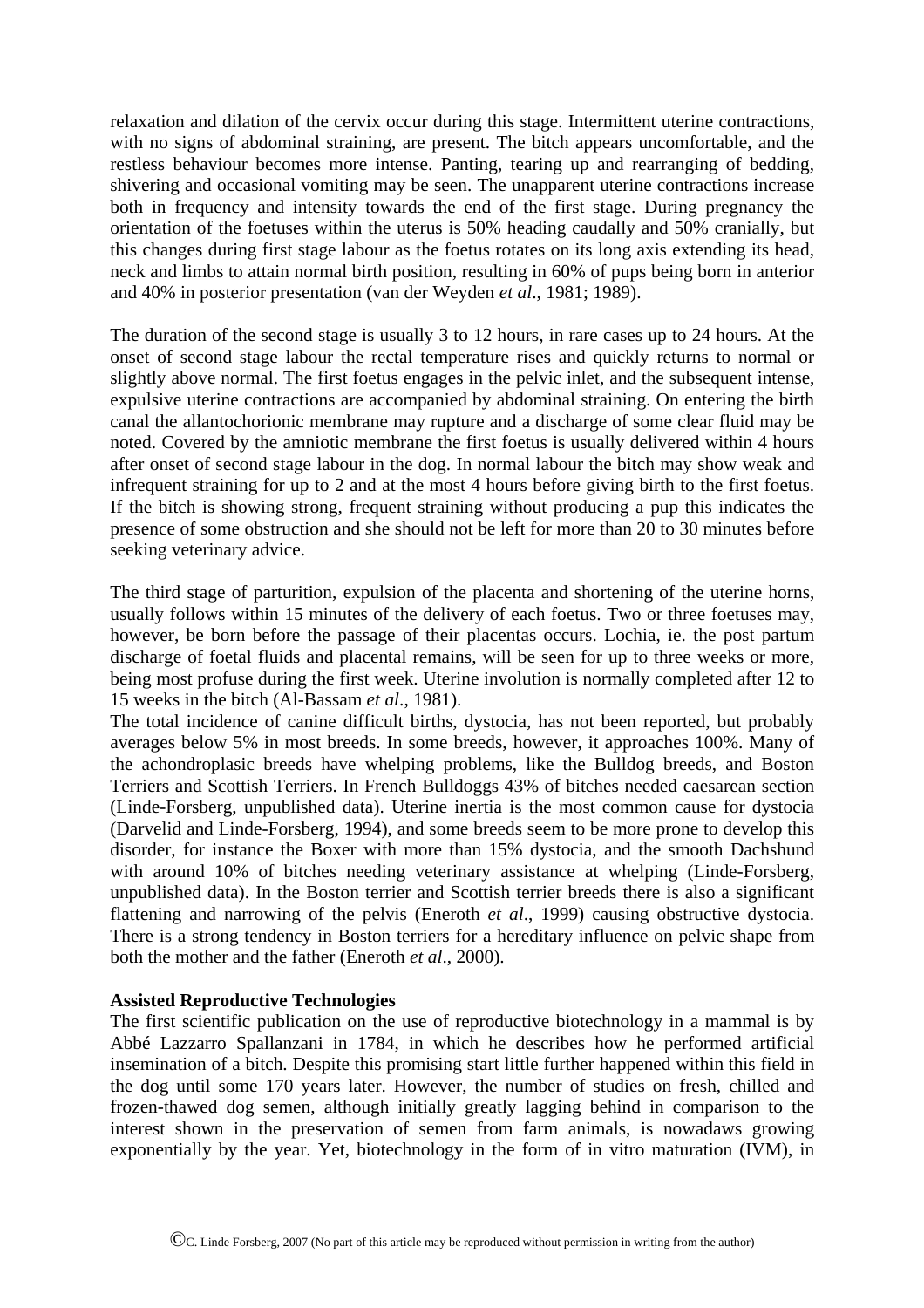vitro fertilization (IVF) and embryo transfer (ET) has not been extensively studied in this species, and attempts at cloning are just beginning.

# *Artificial insemination*

Although the first artificial insemination in the dog was performed more than 200 years ago, it was not until the late 1950s that interest began to focus on this field of research. Harrop (1960) described the first successful AI using chilled extended semen. Seager reported the first litter by frozen-thawed dog semen in in 1969. Since then, interest in canine artificial insemination has grown exponentially. With the advent of AI technology breeders not only have the potential to use dogs from all over the world, but can also save deep-frozen semen from valuable dogs to be used in later generations. In many countries, the Kennel Clubs, in one way or another, control the use of artificial insemination and restrict the right to perform AI and to freeze and store dog semen to approved agencies. The main concern of the Kennel Clubs is that the identity of the semen doses is strictly controlled. New knowledge is constantly accumulating, and techniques for semen preparation, estrus detection, and insemination are being improved.

The keys to obtaining good results are proper timing of the insemination, the use of high quality semen, and good semen handling and inseminaton techniques. AI in the dog can be performed by depositing the semen either in the cranial vagina, or in the uterus. Recent field data shows that intrauterine deposition of the semen significantly improves whelping rates and litter sizes using fresh, and chilled extended, as well as frozen semen (Linde-Forsberg, 2000)(Table 14.1). Linde-Forsberg and Forsberg (1989) reported whelping rates of 83.8% with fresh and 69.3% with frozen semen under optimal conditions. In 2211 AIs performed by under varying conditions, however, pregnancy rates were 48.5% for fresh, 47.0% for chilled extended, and 51.8% for frozen-thawed semen (Linde-Forsberg, unpublished data). Interestingly, the whelping rate in 170 bitches that were both artificially inseminated and mated was 83.5%, indicating that some AIs may have been performed at the wrong time during oestrus, usually too early (Linde-Forsberg, 2000).

| semen. $(n=2041)$ . (Linde-Forsberg, 2000) |                      |                         |               |               |
|--------------------------------------------|----------------------|-------------------------|---------------|---------------|
| Semen type                                 | Whelping rate $(\%)$ |                         | Litter size   |               |
|                                            |                      | Vaginal AI Intrauterine | Vaginal AI    | Intrauterine  |
|                                            |                      | ΑI                      |               | ΑI            |
| Fresh                                      | 47.8                 | 65.2                    | $5.8 \pm 2.8$ | $6.5 \pm 2.5$ |
| Chilled                                    | 45.1                 | 65.6                    | $5.8 \pm 3.0$ | $6.4\pm3.2$   |
| Frozen-thawed                              | 34.6                 | 52.0                    | $4.7 \pm 2.6$ | $5.0 \pm 3.2$ |

**Table 1.** Whelping rate and litter size after vaginal or intrauterine artificial insemination (AI) using fresh, chilled and frozen-thawed

Information on the relation between semen quality and fertility is very sparse in the dog. The recommended total number of spermatozoa per breeding unit is  $150$  to  $200 \times 10^6$  (Andersen, 1975; 1980). Good pregnancy results have, however, been achieved with as few as  $20 \times 10^6$ fresh spermatozoa deposited surgically at the tip of the uterine horn (Tsutsui *et al*., 1989a) and with two doses of 30-35 x  $10^6$  normal, frozen-thawed spermatozoa deposited into the uterus through the cervix with the aid of an endoscope (Wilson, 1993). By applying intrauterine instead of vaginal deposition of semen around 10 times fewer spermatozoa are required (Tsutsui *et al*., 1989a, Linde-Forsberg *et al.*, 1999). Breed differences in fertility have been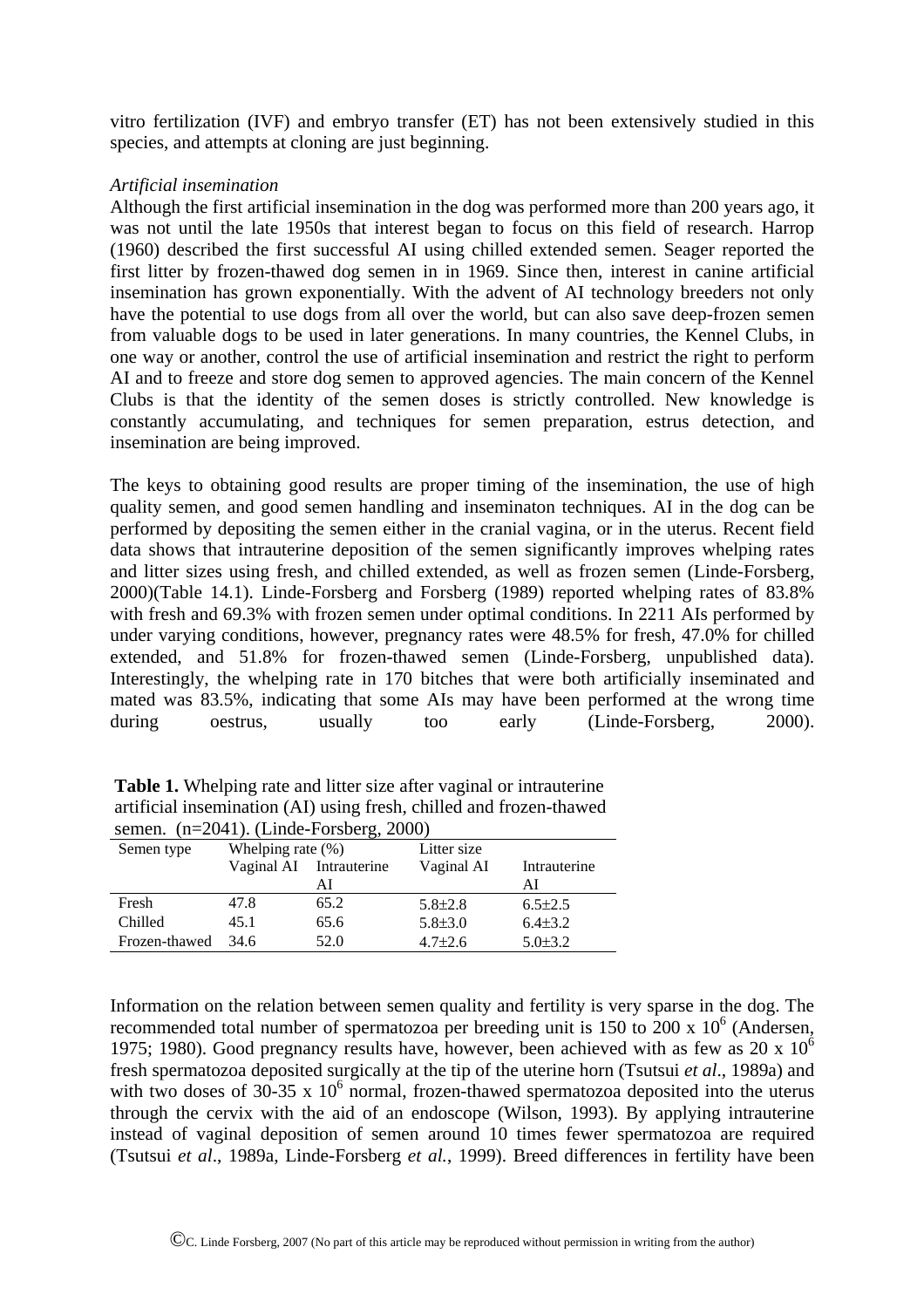described (Linde-Forsberg and Forsberg, 1989; 1993). Semen quality may also vary betwen breeds and was found to be generally poor in Irish Wolfhounds (Dahlbom *et al*., 1995; 1997).

The vast majority of canine inseminations are performed with fresh semen. It is easy to handle, and the semen can be deposited in the cranial vagina, which is technically quite easy, although results are better after intrauterine deposition (Linde-Forsberg, 2000). One reason why pregnancy rates tend to be low following AI's with fresh semen is probably that many of those are performed in dogs that have a problem and for some reason will not mate naturally. Some Kennel Clubs have set up ethical rules for when AI is acceptable and when it is not. Semen to be stored or shipped should always be extended and chilled. The extender helps to protect the spermatozoal membranes from damage caused by changes in temperature and shaking during transport while also providing energy and stabilizing the pH and osmotic pressure. Furthermore, chilling lowers the metabolic rate, thereby increasing sperm longevity. Spermatozoa in an extender may survive cooling to 4°C for several days (Rota *et al*., 1995). Chilled, extended semen is both easier and cheaper to handle and to ship than frozen semen. A disadvantage with chilled, extended semen is that everything has to be arranged on the day most suitable for the bitch.

Dog semen is frozen either in straws (usually 0.5 ml but occasionally 0.25 ml) or in pellets. The pellets have some disadvantages e.g. that they are more difficult to identify, and they can become contaminated by spermatozoa and infectious agents from other pellets, consequently, freezing in straws is preferred by most. Extenders used for freezing dog semen usually contain glycerol as cryoprotectant. Rapid thawing at 70°C for 8 sec has been shown to be significantly better than at 37°C (Rota *et al*., 1998; Peña and Linde-Forsberg, in press). Advantages of frozen semen include the fact that it can be shipped at a time convenient for all parties and that many doses can be sent in a single shipment to be used when desired. The semen banking option also may prove to be of exceptional value in dog breeding. Deposition of frozen semen in the cranial vagina generally results in a poor pregnancy rate (Linde-Forsberg 1991; 1995; 2000; Linde-Forsberg *et al*, 1999) although there are some reports of good success (Seager, 1969; Nöthling and Volkmann, 1993). Furthermore, individual dogs differ markedly in terms of how well their semen freezes. Normal fertility at natural mating is no guarantee that the semen will still be viable after freezing and thawing. Litter size was estimated to be 23.3% and 30.5% smaller in bitches inseminated with frozen compared to with fresh semen (Linde-Forsberg and Forsberg, 1989; 1993).

Methods for AI in bitches include vaginal deposition of semen, transcervical intrauterine deposition, surgical intrauterine deposition, and intrauterine insemination by laparoscopy. For vaginal inseminations, a 20-45 x 0.5 cm disposable plastic catheter can be used. The correct placing of the tip of the catheter, close to the cervix, should always be checked by abdominal palpation. For transcervical intrauterine inseminations, the Norwegian catheter, a 20 to 50 cm long steel catheter with a 0.5 mm to 1 mm diameter tip and an outer protecting nylon sheath, is used (Andersen, 1975). The AI is performed with the bitch standing in the normal position. The cervix is fixed between the inseminator's fingers by abdominal palpation and the catheter is introduced through the cervix. No sedation is needed, most bitches in estrus freely accept this type of handling. Transcervical intrauterine insemination can also be done with the aid of an endoscope, for instance a rigid cysto-urethroscope, and a urinary or angiographic catheter (Wilson, 1993). Sedation of the bitches is not necessary.

Intrauterine AI is also performed surgically with the bitch under general anesthesia and in dorsal recumbency (Hutchison, 1993). Whether it is ethically acceptable to resort to surgery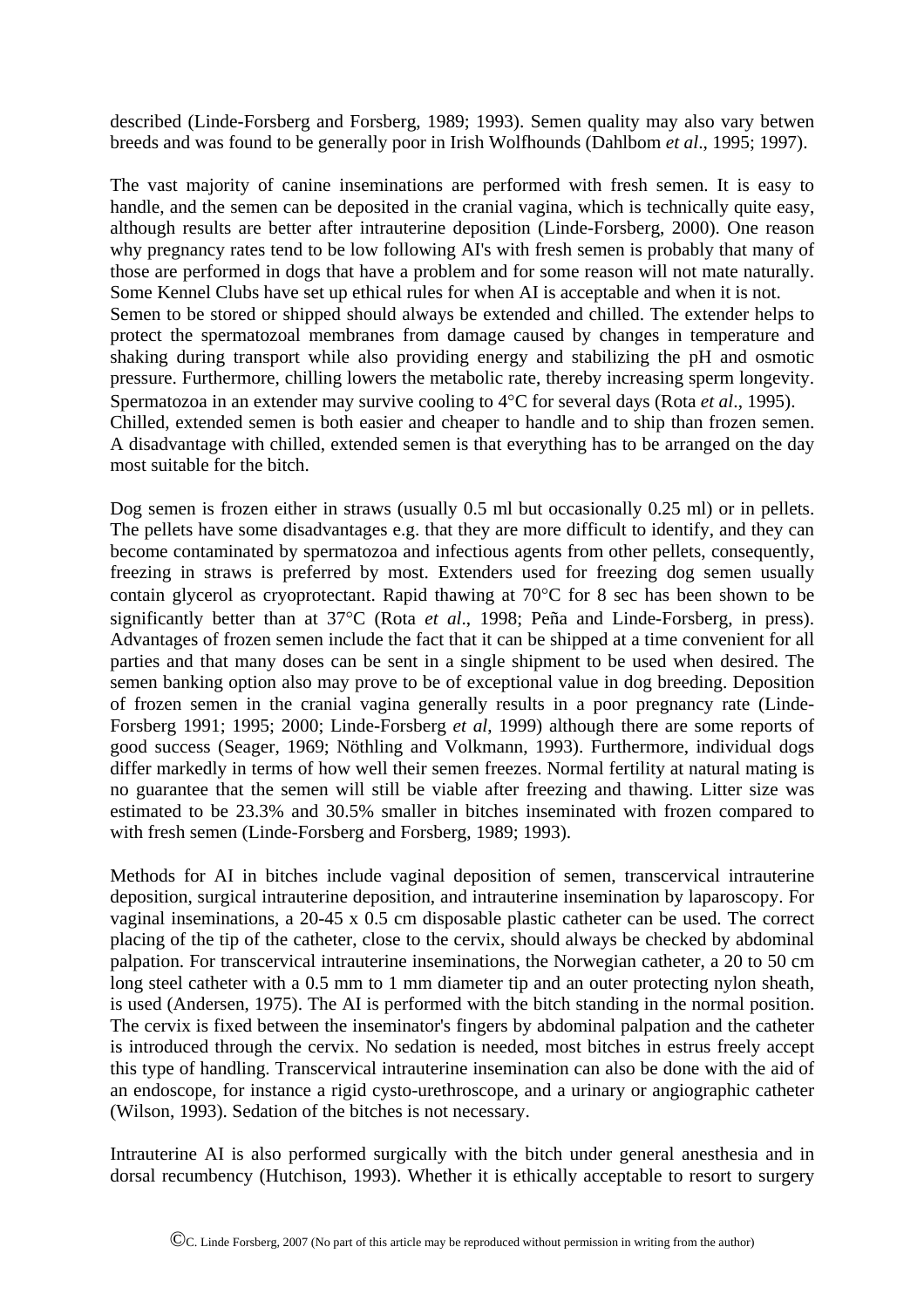to achieve pregnancies is, however, a matter of debate. The anaesthetic risks and the risks for infection, etc. associated with surgery and the limited number of surgical AI's that can be performed in a given bitch are obvious disadvantages. The method is also costly and timeconsuming. Abdominal laparoscopy is a well established technique in human gynaecology and should offer a more acceptable alternative to full surgery for AI in the dog (Wildt, 1986).

# *In Vitro Maturation (IVM) and In Vitro Fertilization (IVF)*

When attempts are made to mature canine oocytes in artificial media in vitro only high quality oocytes, with at least 2 layers of cumulus cells, with a dark and homogenous ooplasm, and an intact zona pellucida should be selected. The size of the oocyte seems of importance as significantly more large ones ( $> 112$  µm) than smaller ones (36.2% versus 19%) mature to metaphase I, anaphase-telophase I (A-TI) or metaphase II (MII) (Theiss, 1997). Various culture media have been used: TCM 199, Hams F-10 with BSA or homologous serum, and Krebs Ringer Lactate. There are conflicting results concerning the beneficial effects of the addition of hormones such as FSH, LH, oestradiol or progesterone to the culture media on the maturation rate (Yamada *et al*., 1992; 1993; Nickson *et al*., 1993; Hewitt and England, 1999). It has been suggested that the granulosa cells may contain an FSH-dependent pathway that is capable of controlling oocyte maturation (Kalab *et al*., 1997). Even when all details are optimized and the canine oocytes are successfully stimulated to resume meiosis the maturation rate *in vitro* is considerably lower (from 0 to 58%; Mahi and Yanagimachi, 1976; Robertson *et al*., 1992; Nickson *et al*., 1993; Yamada *et al*., 1993; Hewitt and England, 1997; Theiss, 1997; Bolamba *et al*., 1998; Hewitt and England, 1998; 1999) than that observed in oocytes from other species.

A peculiarity of canine spermatozoa is that they will not fuse with zona free hamster eggs (Yanagimachi, 1988). No sperm penetration of the zona pellucida has been observed in IVF studies of canine oocytes that have been *in vitro* matured for less than 24 hours, whereas in those matured for 48 to 72 hours spermatozoa were seen to penetrate the zona within one hour. Metcalfe *et al*.(2000) found that IVM and IVF are possible also using oocytes recovered from naturally cycling bitches and that embryos could be produced with only 24 hour oocyte maturation time and that induction of sperm capacitation is not necessary prior to IVF when the spermatozoa are added to cumulus-oocyte-complexes. They, however, conclude that the conditions for IVM and IVF in the dog are still suboptimal. (Metcalfe *et al.,* 2000).

# *Embryo transfer*

Only few studies have described the transfer of non-frozen *in vivo* derived canine embryos, and fewer still were successful resulting in the birth of live young (Kinney *et al*., 1979; Kraemer *et al*., 1979; Takeishi *et al*., 1980b*;* Tsutsui *et al*., 1989b; 2000; Yong-jun, 1994; Tsutsui *et al*., 2000). The embryos were obtained from the donors by uterine flushing through surgery. Success rates were from 100% (1 bitch), 40% (2 out of 5 bitches) and 12.5% (1 out of 8 bitches), with litter sizes of 2, 1 and 2, and 1 pup respectively. Tsutsui *et al*. (2000) reported about 50% success rate (4 bitches out of 8) by transfer of embryos obtained by tubal flushing after salpingectomy 3-7 days after ovulation, when the embryos were transplated into the lower oviduct in recipient bitches, while none of the 7 bitches that were transplanted into the upper oviduct became pregnant. One of the major problems with ET in dogs is the need for synchronization of donor and recipient which is difficult because of the peculiarities of the reproductive pattern in this species.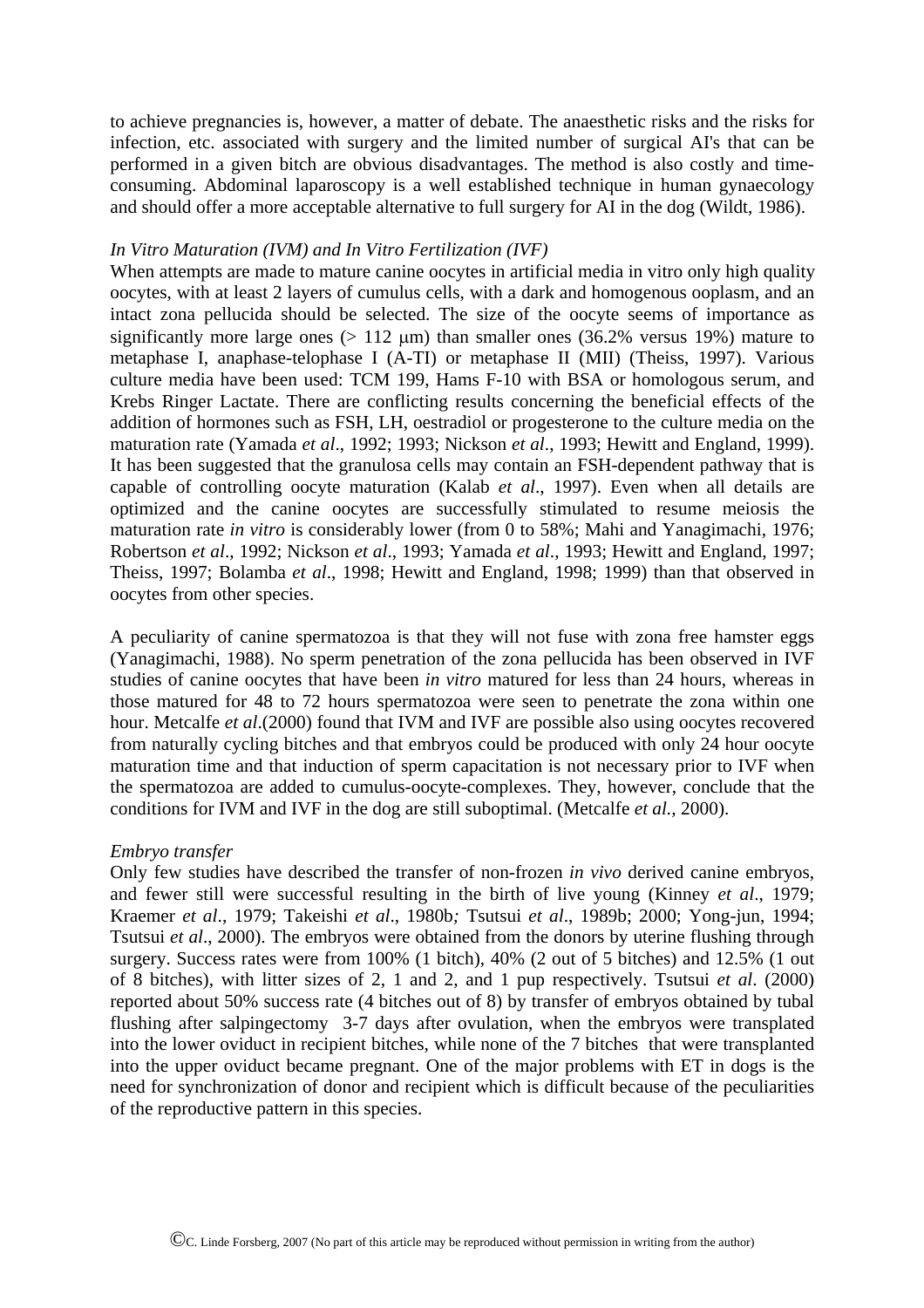# *Cloning*

Cloning is a way of creating identical individuals. It is done by using either a cell from an embryo (blastomere), an embryonal stem cell from a foetus, or a somatic cell from an adult individual, and transferring them into oocytes from which the endogenous genetic material, i.e. the nucleus containing the chromosomes, has been removed. The egg cell and the embryo cell are stimulated to fuse by an electric impulse. The cytoplasm of the oocyte changes the programming of the embryo cell so that it can develop into a new embryo, with the identical genetic set-up as the original embryo. This procedure can be repeated again and again, thus creating unlimited numbers of clones. The embryo death rate is, however, high. Embryonal stem cells are lines of undifferentiated cells that can be grown in cell cultures *in vitro* and can be manipulated before being transplanted. Such cell lines have been created in some of the laboratory animals. The well-known sheep Dolly, born in 1996, was the first clone created using a somatic cell (Wimut *et al*., 1997). A cell from the mammary gland was used. The cell was cultured *in vitro* during "serum starvation" to enter a resting stage. After transplantation to the anucleated oocyte and the electric impulse it behaved like an undifferentiated embryonal cell and developed into an embryo. From the 277 embryos created in this way and transfered into recipient sheep, one lamb, Dolly, was born.

Cloning using somatic cells from adult animals has, so far, been successfully performed in sheep, cattle and mice. An American group of researchers are working on a project to clone dogs, financed by an excentric dog owner to create a copy of his beloved pet "Missy". From the name of this dog the project has become known worldwide as "the Missyplicity project" and it can be followed at its own homepage on the internet: www.Missyplicity.com. The process is, however, more complicated in the dog depending on the peculiarities of the reproductive pattern of this species, compared to that of most other species studied, and because many of the basic mechanisms controlling reproduction are as yet unknown. Some of the techniques involved, like superovulation, oestrus synchronization, embryo transfer and *in vitro* production of embryos are not yet developed in the dog. Especially the issue of oestrous synchronization may prove difficult in this species, because of the protracted cycle, and great individual variation in oestrus periodicity and length. But also the need for a large number of metaphase II oocytes of high enough quality is a challenge.

The American group has used *in vivo* matured dog oocytes as recipients. Of 109 such oocytes, 63 were enucleated and 43 of those successfully fused with cells from adult dogs, resulting in the production of 10 cleaved embryos, but no pups (Westhusin *et al*., 2000). In another study by the same group bovine oocytes were used as recipients for the adult canine cells, and 43% developed to the 8-16 cell stage *in vitro*. Forty-seven of the cloned embryos were transferred into 4 recipient bitches resulting in one single conceptus, which, however, was lost after 20 days of gestation (Westhusin *et al*., 2000). The interest in cloning companion animals will likely be great, but a lot more research remains before this can become a routine procedure in dogs.

# **References:**

Al-Bassam, M.A., Thomson, R.G. and O'Donnel, L. (1981) Normal postparum involution of the uterus in the dog. *Canadian Journal of Comparative Medicine*, 45, 217- 232.

Amann, R.P. (1986) Reproductive physiology and endocrinology of the dog. In: Morrow, D.A. (ed): *Current Therapy in Theriogenology*

 $2<sup>nd</sup>$  ed. WB Saunders Co. Philadelphia, pp. 532-538.

Andersen, K. (1975) Insemination of frozen dog semen based on a new inseminationtechnique. *Zuchthygiene* 10, 1-4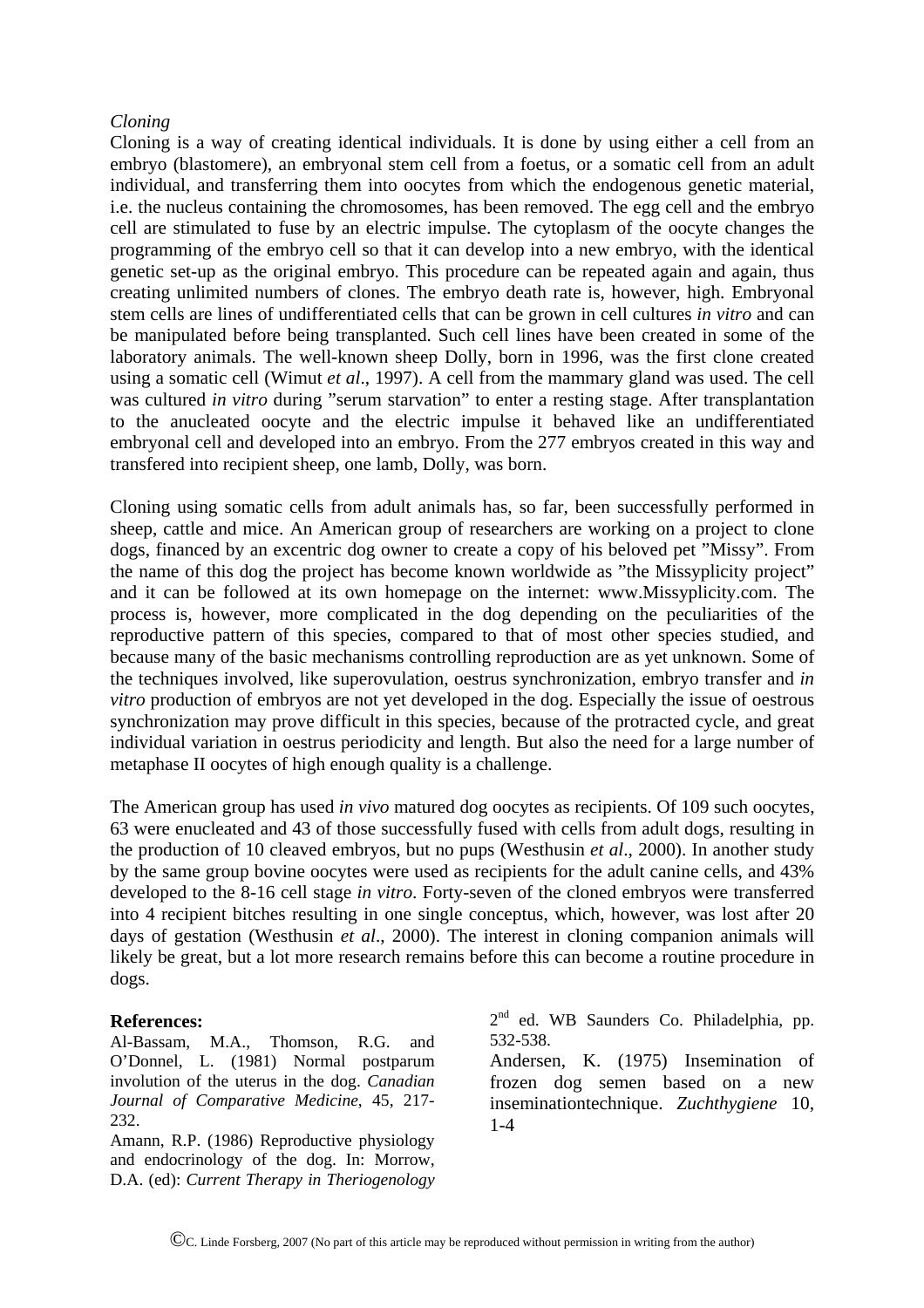Andersen, A.C. and Simpson, M.E. (1973) *The ovary and reproductive cycle of the dog (Beagle)*. Geron-X Inc, Los Altos.

Andersen, A.C. and Wooten, E. (1959) The estrous cycle of the dog. In: Cole, N.H. and Cupps, P.T. (eds) *Reproduction in Domestic Animals* 1<sup>st</sup> ed. Academic Press, New York, USA. Chapter 11.

Andersen, K. (1980) Artificial insemination and storage of canine semen. In: Morrow, D.A. (ed). *Current Therapy in Theriogenology: Diagnosis, Treatment and Prevention of Reproductive Diseases in Animals*. WB Saunders Co, Philadelphia, pp 661-665.

Baumans, V. (1982) Regulation of testicular descent in the dog. PhD Thesis. University of Utrecht, the Netherlands.

Beach, F.A. (1968) Coital behaviour in dogs. III. Effects of early isolation on mating in males. *Behaviour* 30, 218-238.

Beach, F.A. (1969) Coital behaviour in dogs. VIII. Social affinity, dominance and sexual preferences in the bitch. *Behaviour* 36, 131- 168.

Beach, F.A. and Merari, A. (1970) Coital behaviour in dogs. V. Effects of oestrogen and progesterone on mating and other forms of behaviour in the bitch. *Journal of comparative and physiological psychology* 70, 1-21.

Beach, F.A. and LeBoeuf, B.J. (1967) Coital behaviour in the dogs. I. Preferential mating in the bitch. *Animal Behaviour* 15, 546-558.

Bolamba, D., Bordern-Russ, K.D. and Durrant, B.S. (1998) In vitro maturation of dog oocytes derived from advanced preantral follicles in synthetic oviductal fluid: Bovine serum albumin and fetal calf serum are not essentials. *Biology of Reproduction* (Suppl 1), 96.

Boucher, J.H., Foote, R.H. and Kirk, R.W. (1958) The evaluation of semen quality in the dog and the effects of frequency of ejaculation upon semen quality, libido, and depletion of sperm reserves. *Cornell Veterinarian* 48, 67- 86.

Boyd, J.S., Renton, J.P., Harvey, M.J.A., Nickson, D.A., Eckersall, P.D. and Ferguson, J.M. (1993) Problems associated with ultrasonography of the canine ovary around the time of ovulation. *Journal of Reproduction and Fertility*, Supplement 47, 101-105.

Chakraborty, P.K., Panko, W.B. and Fletcher, W.S. (1980) Serum hormone concentrations and their relationship to sexual behaviour at the first and second estrous cycles of the

Labrador bitch. *Biology of Reproduction*, 22, 227-232.

Christiansen, I.J. (1984) *Reproduction in the Dog & Cat.* Baillière Tindall, Eastbourne, 309pp.

Concannon, P.W. (1998) Physiology of canine ovarian cycles and pregnancy. In: Linde-Forsberg (ed) *Advances in Canine Reproduction*, Centre for Reproductive Biology Report 3, Uppsala, pp. 9-20.

Concannon, P.W., Hansel, W. and Visek, W.J. (1975) The ovarian cycle of the bitch: plasma estrogen, LH and progesterone. *Biology of Reproduction* 13, 112-121.

Concannon, P.W., Hansel, W. and McEntee, K. (1977a) Changes in LH, progesterone and sexual behavior associated with preovulatory luteinization in the bitch. *Biology of Reproduction* 17, 604-613.

Concannon, P.W., Powers, M.E., Holder, W., and Hansel, W. (1977b) Pregnancy and parturition in the bitch. *Biology of Reproduction* 16, 517-526.

Concannon, P.W., McCann, J.P. and Temple, M. (1989) Biology and endocrinology of ovulation, pregnancy and parturition in the dog. *Journal of Reproduction and Fertility* Suppl ement 39,  $3 - 25.$ 

Concannon, P.W, Tsutsui, T. and Shille, V. (2000) Embryo development, hormonal requirements and maternal responses during<br>canine pregnancy  $Proceedinos \frac{d^{th}}{dt}$ canine pregnancy. *Proceedings International Symposium on Canine and Feline Reproduction*, Oslo, Norway, page 74, abstract.

Dahlbom, M., Andersson, M., Huszenicza, G. and Alanko, M. (1995) Poor semen quality in Irish wolfhounds: A clinical, hormonal and spermatological study. *Journal of Small Animal Practice* 36, 547-552.

Dahlbom, M., Andersson, M., Juga, J. and Alanko, M. (1997) Fertility parameters in Irish wolfhounds – A two-year follow-up study. *Journal of Small Animal Practice* 38, 550-574.

Daniels, T.J. (1983) The social organisation of freeranging urban dogs. Estrous groups and the mating system. *Applied animal Ethology* 10, 365-373.

Darvelid, A.W. and Linde-Forsberg, C. (1994) Dystocia in the bitch: a retrospective study of 182 cases. *Journal of Small Animal Practice*, 35, 402-407.

Daurio, C.P., Gilman, R., Pulliam, J.D. and Seward, R.L. (1987) Reproductive evaluation of male Beagles and the safety of ivermectin.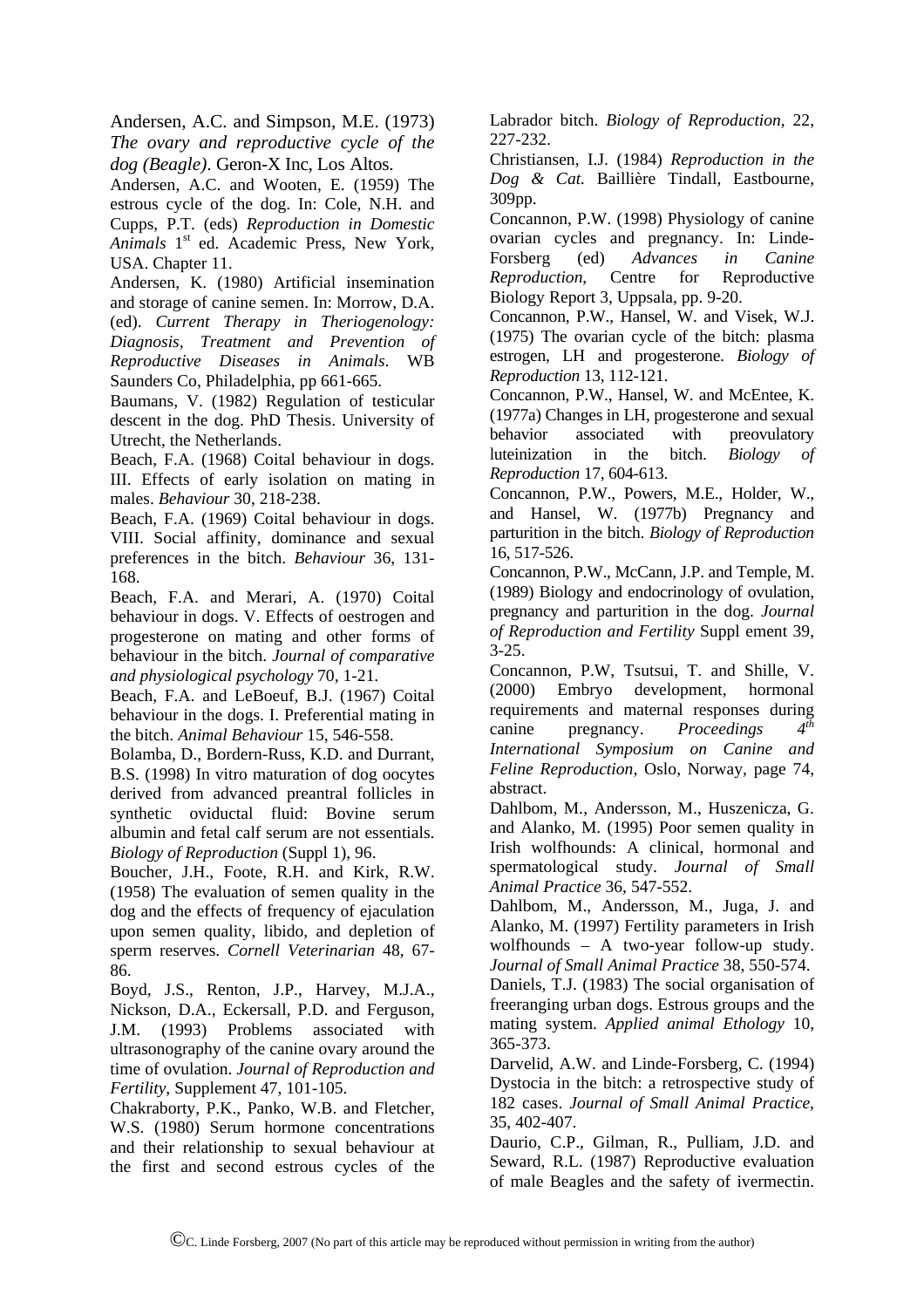*American Journal of Veterinary Research* 48, 1755-1760.

Davies, P.R. (1982) A study of spermatogenesis, rates of sperm production, and methods of preserving the semen of dogs. PhD Thesis. University of Sydney, New South Wales, Australia.

Doak, R.I., Hall, A. and Dale, H.E. (1967) Longevity of spermatozoa in the reproductive tract of the bitch. *Journal of Reproduction and Fertility* 13, 51-58.

Eneroth, A., Linde-Forsberg, C., Uhlhorn, M. and Hall, M. (1999) Radiographic pelvimetry for assessment of dystocia in bitches: a clinical study in two terrier breeds. *Journal of Small Animal Practice* 40, 257-264.

Eneroth, A., Uhlhorn, M., Swensson, L., Linde-Forsberg, C. and Hall, M. (2000) Valpningsproblem hos fransk bulldogg, skotsk terrier & boston terrier. Hundsport, 111, nr 9, 38-41.

England, G.C.W. and Allen, W.E. (1989) Seminal characteristics and fertility in dogs. *The Veterinary Record* 125, 399.

England, G.C.W. and Pacey, A.A. (1998) Transportation and interaction of dog spermatozoa within the reproductive tract of the bitch; Comparative aspects. In: Linde-Forsberg C (ed) *Advances in Canine Reproduction*, Centre for Reproductive Biology Report 3, Uppsala, pp. 57-84.

Feldman, E.C. and Nelson, R.W. (1987) Disorders of the canine male reproductive tract. In: Feldman EC and Nelson RW (eds) *Canine and Feline Endocrinology and Reproduction*, Saunders Co, Philadelphia, pp. 481-524.

Fuller, J.L. and Fox, M.W. (1969) The behaviour of dogs. In: Hafez, E.S.E. (ed) *The Behaviour of Domestic Animals*. Baillière, Tindall ad Cassel, London, pp. 438-462.

Gobello, M.C., Baschar, H., Castex, G., de la Sota, R.L. and Goya, R.G. (2000) Dioestrous ovarieectomy: an experimental model of canine pseudopregnancy. *Proceedings 4th International Symposium on Canine and Feline Reproduction*, Oslo, Norway, p. 20, abstract.

Gosh, B., Choudhuri, D.K. and Pal, B. (1984) Some aspects of the sexual behaviour of stray dogs, canis familiaris. *Applied Animal Behaviour Science* 13, 113-127.

Grandage, J. (1972) The erect dog penis: a paradox of flexible rigidity. *The Veterinary Record* 91, 141-147.

Guérin, P., Ferrer, M., Fontbonne, A., Bénigni, L., Jacquet, M. and Ménézo, Y. (1999) In vitro capacitation of dog spermatozoa as assessed by chlortetracycline staining. *Theriogenology* 52, 617-628.

Günzel-Apel, A-R., Terhaer, P. and Waberski, D. (1994) Hodendimensionen und Ejakulatbeschafenheit fertiler Rüden unterschiedlicher Körpergewichte. *Kleintierpraxis* 39, 483-486.

Harrop, A.E. (1960) *Reproduction in the dog*, Baillière-Tindall and Cox, London, pp. 1-204.

Hart, B.L. (1967) Sexual reflexes and mating behaviour in the male dog. *Journal of Comparative and Physiological Psychology* 64,388-399.

Heape, W. (1900) The "Sexual season" of mammals and the relation of the "pro-oestrus" to menstruation. *Quarterly Journal of Microbiological Science* 44, Part I, pp. 1-70.

Hewitt, D.A. and England, G. C. (1997) The effect of preovulatory endocrine events upon maturation of oocytes of the domestic bitch. *Journal of Reproduction and Fertility* Supplement 51, 83-91.

Hewitt, D.A. and England, G.C. (1998) The effect of oocyte size and bitch age upon oocyte nuclear maturation in vitro. *Theriogenology* 49, 957-966.

Hewitt, D.A. and England, G.C. (1999) Influence of gonodotrophin supplementation on the in vitro maturation of bitch oocytes. *The Veterinary Record* 144, 237-239.

Holst, P.A. and Phemister, R.D. (1971) The prenatal development of the dog. Preimplantation events. *Biology of Reproduction* 5, 771-779.

Hutchison, R.V. (1993) Vaginal & surgical intra-uterine deposition of semen*. Proceedings of Canine Theriogenology Short Course*, pp. 33-37

Johnston, D.E. and Archibald, J. (1991) Male genital system. In: Archibald, J. (ed): *Canine Surgery*, 2<sup>nd</sup> ed. Amer vet Publ Inc. Drawer KK, Santa Barbara, California.

Kalab, P., Srsen, V., Farstad, W., Krogenaes, A., Motlik, J and Hafne, A.L. (1997) MAP kinase activation and RAF-1 synthesis in blue fox oocytes is controlled by cumulus granulosa cells. *Theriogenology* 47,400, abstract.

Kawakami, E., Vandevoort, C.A., Mahi-Brown, C.A. and Overstreet, J.W. (1993) Induction of acrosome reactions of canine sperm by homologous zona pellucida. *Biology of Reproduction* 48, 841-845.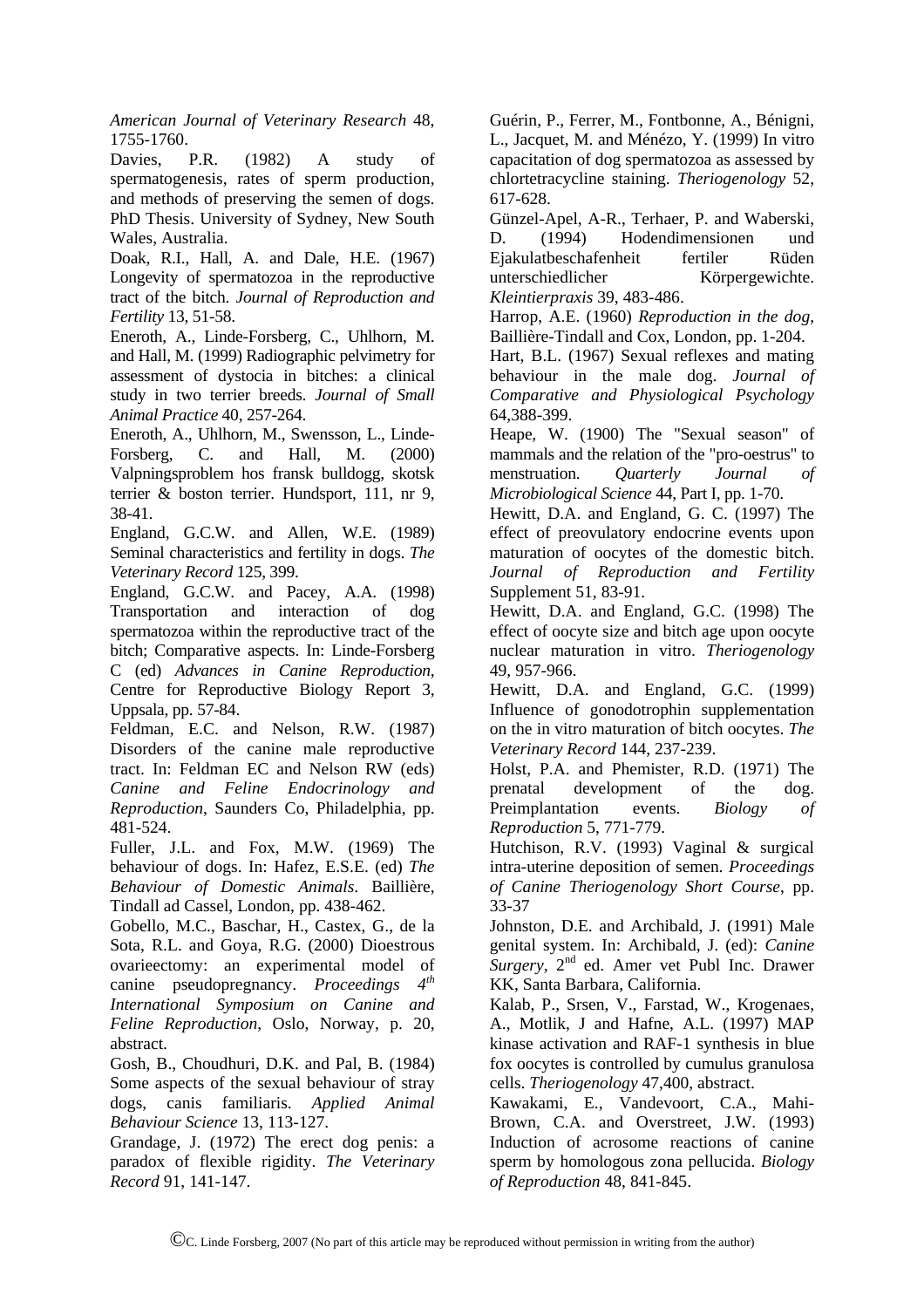Kinney, G.M., Pennycook, J.W., Schriver, M.D., Templeton, J.W. and Kramer, D.C. (1979) Surgical collection and transfer of canine embryos. *Biology of Reproduction* 20 (Suppl 1), 96A, abstract.

Kraemer, D.C., Flow, B.L., Schriver, M.D., Kinney, G.M. and Pennycook, J.W. (1979) Embryo transfer in the nonhuman primate, feline and canine. *Theriogenology* 11,51-62.

Kretchmer, K.R. and Fox, M.W. (1975) Effects of domestication on animal behaviour. *The Veterinary Record* 96, 102-108.

LeBoeuf, B. (1967) Interindividual associations in dogs. *Behaviour* 29, 268-295.

Linde, C. and Karlsson, I. (1984) The correlation between the cytology of the vaginal smear and the time of ovulation in the bitch. *Journal of Small Animal Practice*, 25, 77-82.

Linde-Forsberg, C. (1991) Achieving canine pregnancy by using frozen or chilled extended semen. *The Veterinary Clinics of North America, Small Animal Practice* 21, 3, 467- 485.

Linde-Forsberg, C. (1994) Accurate monitoring of the oestrous cycle of the bitch for artificial insemination. *Proceedings 19th World Congress of the World Small Animal Veterinary Association*, Durban, South Africa, 601-605.

Linde-Forsberg, C. (1995) Artificial insemination with fresh, chilled extended, and frozen-thawed semen in the dog. *Seminars in Veterinary Medicine and Surgery (Small Animal)* 10, 1, 48-58.

Linde-Forsberg, C. (2000) Fertility results from 2041 controlled AIs in dogs. *Proceedings 4th International Symposium on Reproduction in Dogs, Cats and Exotic Carnivores, Oslo, Norway*, page 120,abstract.

Linde-Forsberg, C. and Eneroth, A. (1998) Parturition. In: Simpson (ed) *Manual of Small Animal Reproduction and Neonatology*. British Small Animal Veterinary Association, London, pp. 127-142.

Linde-Forsberg, C. and Eneroth, A. (2000) Abnormalities in pregnancy, parturition, and the periparturient period. In: Ettinger, S.J. and Feldman, E.C. (eds*) Textbook of Veterinary Internal Medicine. Diseases of the dog and cat.*  $5<sup>th</sup>$  ed. WB Saunders Co, Orlando, pp. 1527-1539.

Linde-Forsberg, C. and Forsberg, M. (1989) Fertility in dogs in relation to semen quality and the time and site of insemination with fresh and frozen semen. *Journal of*

*Reproduction and Fertility*, Supplement 39, 299-310.

Linde-Forsberg, C. and Forsberg, M. (1993) Results of 527 controlled artificial inseminations in dogs. *Journal of Reproduction and Fertility,* Supplement 47, 313-323.

Linde-Forsberg, C. and Wallén, A (1992) Effects of whelping and season of the year on the interoestrous interval in dogs. *Journal of Small Animal Practice* 33, 67-70.

Linde-Forsberg, C., Ström Holst, B. and Govette, G. (1999) Comparison of fertility data from vaginal vs. intrauterine insemination of frozen-thawed dog semen: a retrospective study. *Theriogenology*, 52, 11-23.

Lindsay, F.E.F. and Jeffcoate, I.A. (1993) Clinical methods of estimating the optimum period for natural and artificial insemination in the bitch. *Journal of Reproduction and Fertility*  Supplement 47, 556-557.

Mahi, C.A. and Yanagimachi, R. (1976) Maturation and sperm penetration of canine ovarian oocytes in vitro. *Journal of Experimental Zoology* 196, 189-196.

Mahi, C.A. and Yanagimachi, R. (1978) capacitation, acrosome reaction, and egg penetration by canine spermatozoa in a simple defined medium. *Gamete Research* 1, 101-109. Metcalfe, S.S., Gunn, I.M. and Shaw, J.M. (2000) In vitro maturation, fertilisation and early embryonic development in the dog. *Proceedings 4th International Symposium on Reproduction in Dogs, Cats and Exotic Carnivores, Oslo, Norway*, page 55, abstract.

Mickelsen, W.D., Memon, M.A., Anderson, P.B. and Freeman, D.A. (1993) The relationship of semen quality to pregnancy rate in and litter size following artificial insemination in the bitch. *Theriogenology* 41, 553-560.

Nickson, D.A., Boyd, J.S., Eckersall, P.D., Ferguson, J.M., Harvey, M.J.A. and Renton, J.P. (1993) Molecular biological methods for monitoring oocyte maturation and in vitro fertilization in bitches. *Journal of Reproduction and Fertility* Supplement 47, 231-240.

Nöthling, J.O. and Volkmann, D.H. (1993) Effect of addition of autologous prostatic fluid on the fertility of frozen-thawed dog semen after intravaginal insemination. *Journal of Reproduction and Fertility* Supplement 47, 329-333.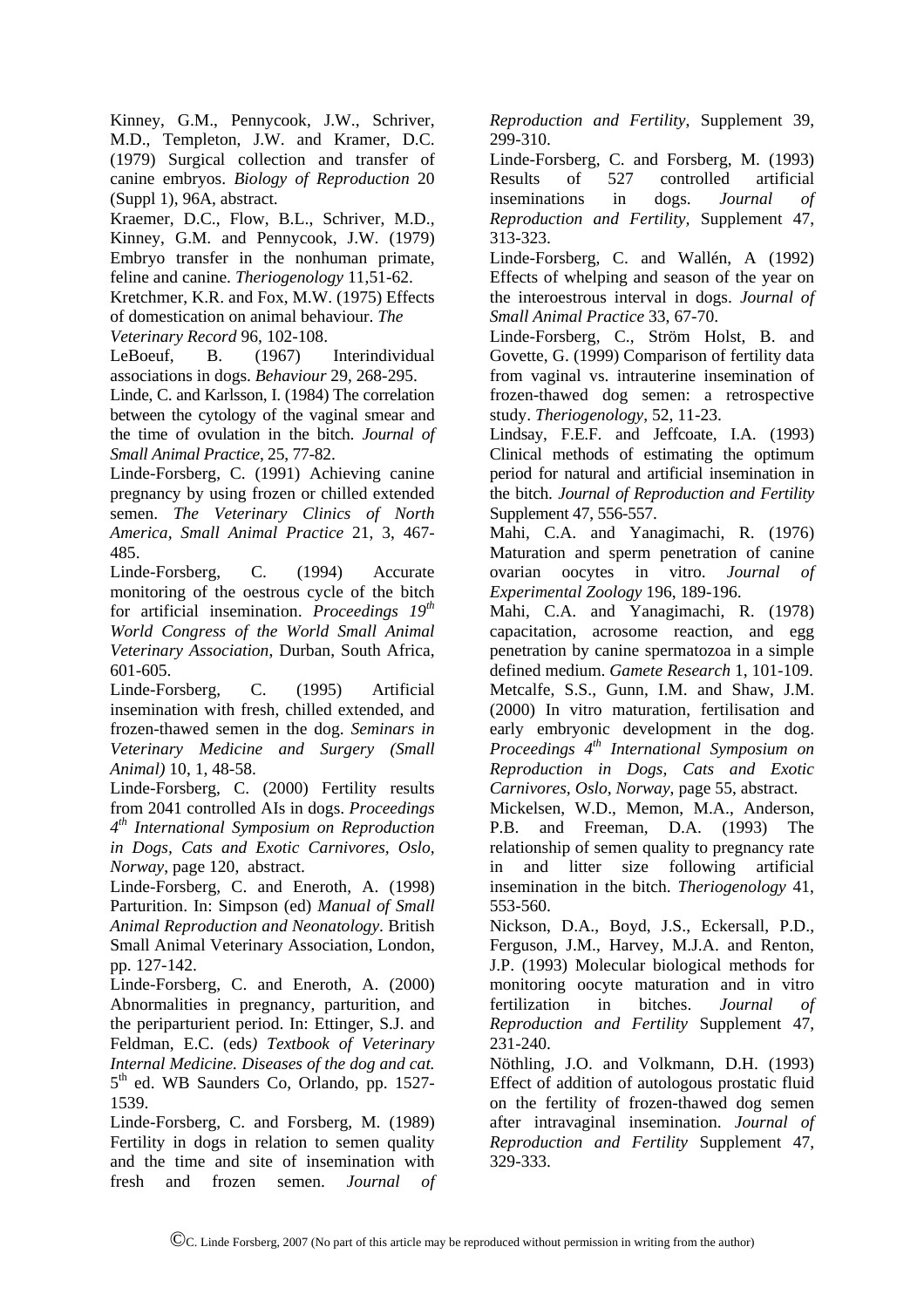Oettlé, E.E. (1993) Sperm morphology and fertility in the dog. *Journal of Reproduction and Fertility* Supplemen 47, 257-260.

Okkens, A.C., Hekerman, T.W.M., and de Vogel, J.W.A. (1993) Influence of litter size and breed on the variation in length of gestation in the dog. *The Veterinary Quarterly* 15, 160-161.

Okkens, A.C., van Osch, W., Teunissen, J.M., van den Brom, W.E., Dieleman, S.J. and Kooistra, H.S. (2000) The influence of breed on gestation in dogs. *Proceedings 4th International Symposium on Reproduction in Dogs, Cats and Exotic Carnivores, Oslo, Norway*, page 85, *abstract*.

Olar, T.T., Amann, R.P. and Pickett, B.W. (1983) Relationship among testicular size, daily production and output of spermatozoa, and extragonadal spermatozoal reserves of the dog. *Biology of Reproducton* 29, 114-1120.

Peña, A. and Linde-Forsberg, C. (2000) Effects of Equex, one or two step dilution and two freezing and thawing rates on post-thaw survival of dog spermatozoa. *Theriogenology* in press.

Robertson, J.B., Srsen, V. and King, W.A. (1992) Cytogenetic and ultrastructural analysis of canine oocytes cultured in vitro. *Proceedings 12th International Congress on Animal Reproduction* 4, 1808-1810.

Rota, A., Ström, B. and Linde-Forsberg, C. (1995) Effects of seminal plasma and three extenders on canine semen stored at 4°C. *Theriogenology* 44, 885-900.

Rota, A., Linde-Forsberg, C., Vanozzi, J., Romagnoli, S. and Rodriguez-Martinez, H. (1998) Cryosurvival of dog spermatozoa at different glycerol concentrations and freezing/thawing rates. *Reproduction in Domestic Animals* 33, 355-361.

Rota, A., Peña, A., Linde-Forsberg, C. and Rodriguez-Martinez, H. (1999) In vitro capacitation of fresh, chilled and frozenthawed dog spermatozoa as assessed by the chlortetracyclin assay and changes in motility patterns. *Animal Reproduction Science* 57, 199-215.

Seager, S.W.J. (1969) Successful pregnancies utilizing frozen dog semen. *AI Digest* 17, 6- 7.Sokolowski, J.H. (1971) The effects of ovariectomy on pregnancy manitenance in the bitch. *Laboratory Animal Science* 21, 696-701. Taha, M.A., Noakes, D.E. and Allen, W.E. (1981) Some aspects of reproductive function

in the male Beagle at puberty. *Journal of Small Animal Practice* 22, 663-667.

Takeishi, M., Tanaka, N., Imazeki, S., Kodoma, M., Tsumagari, S., Shibata, M. and Tsunekane, T. (1980a) Studies on reproduction of the dog. XII. Changes in serum testosterone level and acid phosphatase activity in seminal plasma of sexually mature male Beagles. *Bulletin of the College of Agriculture and Veterinary Medicine, Nihon University (Japan)* 37, 155-158.

Takeishi, M, Akai, R., Tsunekane, T. Iwaki, T. and Nakanowatari, K. (1980b) Studies on the reproduction in dogs – A trial of ova transplantation in dogs. *Japanese Journal of Animal Reproduction* 26, 151-153.

Theiss, T. (1997) Investigations on the collection, in vitro maturation and – fertilization of dog oocytes. PhD Thesis. Ludwig-Maximillian Universität, Munich, Germany.

Tsutsui, T. (1989) Gamete physiology and timing of ovulation and fertilization in dogs. *Journal of Reproduction and Fertility* Supplement 39, 269-275.

Tsutsui, T., Kawakami, E., Murao, I. and Ogasa, A. (1988) Transport of spermatozoa in the reproductive tract of the bitch: Observations through uterine fistulas. *Japanese Journal of Veterinary Science* 51, 560-565.

Tsutsui, T., Shimizu, O., Ohara, N., Shiba, Y., Hironaka, T., Orima, H. and Ogasa, A. (1989a) Relationship between the number of sperms and the rate of implantation in bitches inseminated into unilateral uterine horn. *Japanese Journal of Veterinary Science* 51, 257-263.

Tsutsui, T., Shimada, K., Nishi, M., Kubo, N, Murao, I, Shimizu, T. and Ogasa, A. (1989b) An experimental trial on embryo transfer in the dog. *Japanese Journal of Veterinary Science* 51,797-800.*Curr Opinion Cell Biol* 7, 658-664. Tsutsui, T., Hori, T. and Kawakami, E. (2000) Intratubal transplantation of canine embryos. *Proceedings 4th International Symposium on Reproduction in Dogs, Cats and Exotic Carnivores, Oslo, Norway*, page 54, abstract.

Wassarman, P.M. (1990) Profile of a mammalian sperm receptor. *Development*, 108, 1-17.Westhusin, M.E., Burghardt, R.C., Rugila, J.N., Willingham, L.A., Liu, L., Shin, T., Howe,

L.M. and Kraemer, D.C. (2000) Potential for cloning dogs. *Proceedings 4th International*